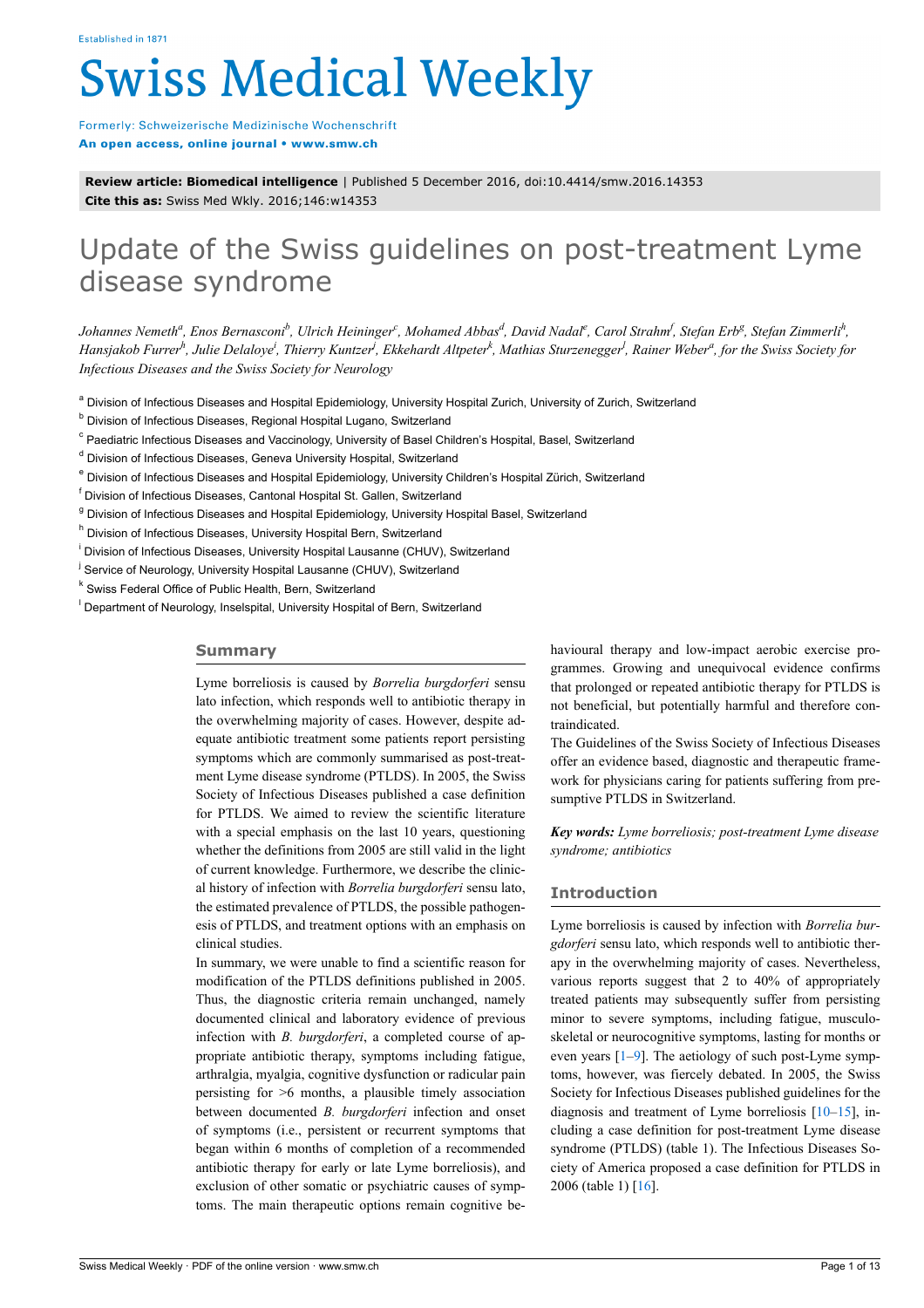Ongoing controversies on whether post-Lyme disease symptoms reflect a distinct clinical syndrome, how to define the syndrome, how to distinguish the syndrome from other unspecific chronic fatigue-like illnesses or chronic pain disorders, and the growing influence of patient advocacy groups [\[17](#page-10-5)], urged us to review the literature on PTLDS with a focus on recent data and on current recommendations of European and North American guidelines (table 2) [[16,](#page-10-4) [18](#page-10-6)–[22\]](#page-10-7).

# **Case definition of post-treatment Lyme disease syndrome**

PTLDS refers to a pattern of nonspecific symptoms that persist for more than 6 months after proven and appropriately treated Lyme borreliosis, and which are caused neither by active or persistent *B. burgdorferi* infection nor by other diseases. Symptoms include fatigue, neurocognitive deficits, arthralgias or myalgias, without clinically detectable or measurable signs [[10–](#page-10-2)[16](#page-10-4), [18,](#page-10-6) [23](#page-10-8)–[25\]](#page-10-9). For the

diagnosis of PTLDS, a well-documented history of distinct clinical signs and symptoms fitting the case definitions of Lyme borreliosis [[10](#page-10-2)[–16](#page-10-4), [18](#page-10-6), [25\]](#page-10-9), laboratory evidence of a previous infection with *B. burgdorferi,* and a plausible chronology of clinical manifestations of Lyme borreliosis and subsequent symptoms (i.e., persistent or recurrent symptoms that began within 6 months of completion of therapy with a recommended antibiotic for early or late Lyme borreliosis, and persist for 6 months or longer) are required. Furthermore, other somatic, psychiatric or behavioural aetiologies for the reported symptoms must meticulously be excluded (table 1). Of note, positive Lyme serology without previous manifestations of Lyme borreliosis does not qualify for the diagnosis of PTLDS (table 3). Strle et al. [\[26](#page-10-10)] speculated that post-Lyme symptoms might

be attributed to more than one syndrome, possibly encompassing conditions of less severe symptoms such as malaise, fatigue or minor arthralgias lasting for months after adequate treatment of Lyme *Borrelia* infection, and more disabling conditions of severe musculoskeletal pain and in-

| Table 1: Swiss and US case definitions of post-treatment Lyme disease syndrome (PTLDS).                                                                                                                                                                                                                                                                                                                                                                                                                                                                                                                                                              |                                                                                                                                                                                                                                                                                                                                                                                                                                                                                                                                                                                                                                                                                                                                                                                                                                                                                                                   |  |  |  |
|------------------------------------------------------------------------------------------------------------------------------------------------------------------------------------------------------------------------------------------------------------------------------------------------------------------------------------------------------------------------------------------------------------------------------------------------------------------------------------------------------------------------------------------------------------------------------------------------------------------------------------------------------|-------------------------------------------------------------------------------------------------------------------------------------------------------------------------------------------------------------------------------------------------------------------------------------------------------------------------------------------------------------------------------------------------------------------------------------------------------------------------------------------------------------------------------------------------------------------------------------------------------------------------------------------------------------------------------------------------------------------------------------------------------------------------------------------------------------------------------------------------------------------------------------------------------------------|--|--|--|
| Criteria of the Swiss guidelines for PTLDS [10-15]                                                                                                                                                                                                                                                                                                                                                                                                                                                                                                                                                                                                   | Criteria of the US guidelines for PTLDS [16]                                                                                                                                                                                                                                                                                                                                                                                                                                                                                                                                                                                                                                                                                                                                                                                                                                                                      |  |  |  |
| Inclusion criteria                                                                                                                                                                                                                                                                                                                                                                                                                                                                                                                                                                                                                                   |                                                                                                                                                                                                                                                                                                                                                                                                                                                                                                                                                                                                                                                                                                                                                                                                                                                                                                                   |  |  |  |
| Documented clinical and laboratory evidence for previous Lyme borreliosis<br>Completed therapy, documented and adequate for the stage<br>Persisting or recurrent symptoms such as fatigue, arthralgia, myalgia, cognitive<br>dysfunction or radicular pain, for more than 6 months after antibiotic therapy<br>A plausible and timely association between documented B. burgdorferi infection<br>and the onset of PTLDS symptoms, i.e., persistent or recurrent symptoms began<br>within 6 months of completion of antibiotic therapy, and persist for 6 months or<br>greater<br>Objective signs obtained from clinical examination are not required | - An adult or child with a documented episode of early or late Lyme disease<br>fulfilling the case definition of the Centers for Disease Control and Prevention<br>- Treatment with a generally accepted treatment regimen, with resolution or<br>stabilization of the objective manifestation(s) of Lyme disease<br>Onset of any of the following subjective symptoms within 6 months of the<br>diagnosis of Lyme disease and persistence of continuous or relapsing symptoms<br>for at least a 6 month period after completion of antibiotic therapy:<br>• Fatique<br>• Widespread musculoskeletal pain<br>• Complaints of cognitive difficulties<br>• Subjective symptoms are of such severity that, when present, they result in<br>substantial reduction in previous levels of occupational, educational, social, or<br>personal activities.                                                                 |  |  |  |
| Exclusion criteria                                                                                                                                                                                                                                                                                                                                                                                                                                                                                                                                                                                                                                   |                                                                                                                                                                                                                                                                                                                                                                                                                                                                                                                                                                                                                                                                                                                                                                                                                                                                                                                   |  |  |  |
| Evidence for an active infection<br>Concurrent other disease, including active and ongoing rheumatologic,<br>neurological or psychiatric disease                                                                                                                                                                                                                                                                                                                                                                                                                                                                                                     | - An active, untreated, well-documented co-infection, such as babesiosis.<br>The presence of objective abnormalities on physical examination or on<br>neuropsychologic testing that may explain the patient's complaints.<br>- A diagnosis of fibromyalgia or chronic fatigue syndrome before the onset of Lyme<br>disease.<br>- A prolonged history of undiagnosed or unexplained somatic complaints, such as<br>musculoskeletal pains or fatigue, before the onset of Lyme disease.<br>- A diagnosis of an underlying disease or condition that might explain the patient's<br>symptoms.<br>- Laboratory or imaging abnormalities that might suggest an undiagnosed process<br>distinct from PTLDS<br>Although testing by either culture or PCR for evidence of Borrelia burgdorferi<br>infection is not required, should such testing be done by reliable methods, a<br>positive result would be an exclusion. |  |  |  |

| Table 2: Post-treatment Lyme disease syndrome in different professional guidelines and position papers. |                                                                      |                                                                                                                                                                                                                                                          |  |  |
|---------------------------------------------------------------------------------------------------------|----------------------------------------------------------------------|----------------------------------------------------------------------------------------------------------------------------------------------------------------------------------------------------------------------------------------------------------|--|--|
| Country/region, year                                                                                    | Society or authors, reference                                        | Short version of case definition                                                                                                                                                                                                                         |  |  |
| Switzerland, 2005                                                                                       | Swiss Society for Infectious Diseases<br>$[10 - 15]$                 | see table 1                                                                                                                                                                                                                                              |  |  |
| <b>USA, 2006</b>                                                                                        | Infectious Diseases Society of America<br>$(IDSA)$ $[16]$            | see table 1                                                                                                                                                                                                                                              |  |  |
| Europe, 2010                                                                                            | European Federation of Neurological<br>Societies (EFNS) [19]         | No specific definition of PTLDS is provided. Antibiotic therapy and the treatment trials are being<br>discussed. Antibiotic treatment is strongly discouraged. The evidence for this recommendation is<br>rated as level A, the highest rating possible. |  |  |
| Europe, 2011                                                                                            | European Union Concerted Action on<br>Lyme Borreliosis (EUCALB) [25] | No specific definition of PTLDS is provided. A chapter called "Subjective Long-term Sequelae of Lyme<br>Borreliosis" describes some features of Post Lyme, emphasizing that the symptoms are not due to<br>active infection.                             |  |  |
| United Kingdom, 2011                                                                                    | <b>British Infection Association [21]</b>                            | No specific definition of PTLDS is provided. A chapter entitled "Persistent symptoms following treated<br>Lyme borreliosis; chronic Lyme disease" discusses PTLDS, referring to a large extent to the IDSA<br>quidelines.                                |  |  |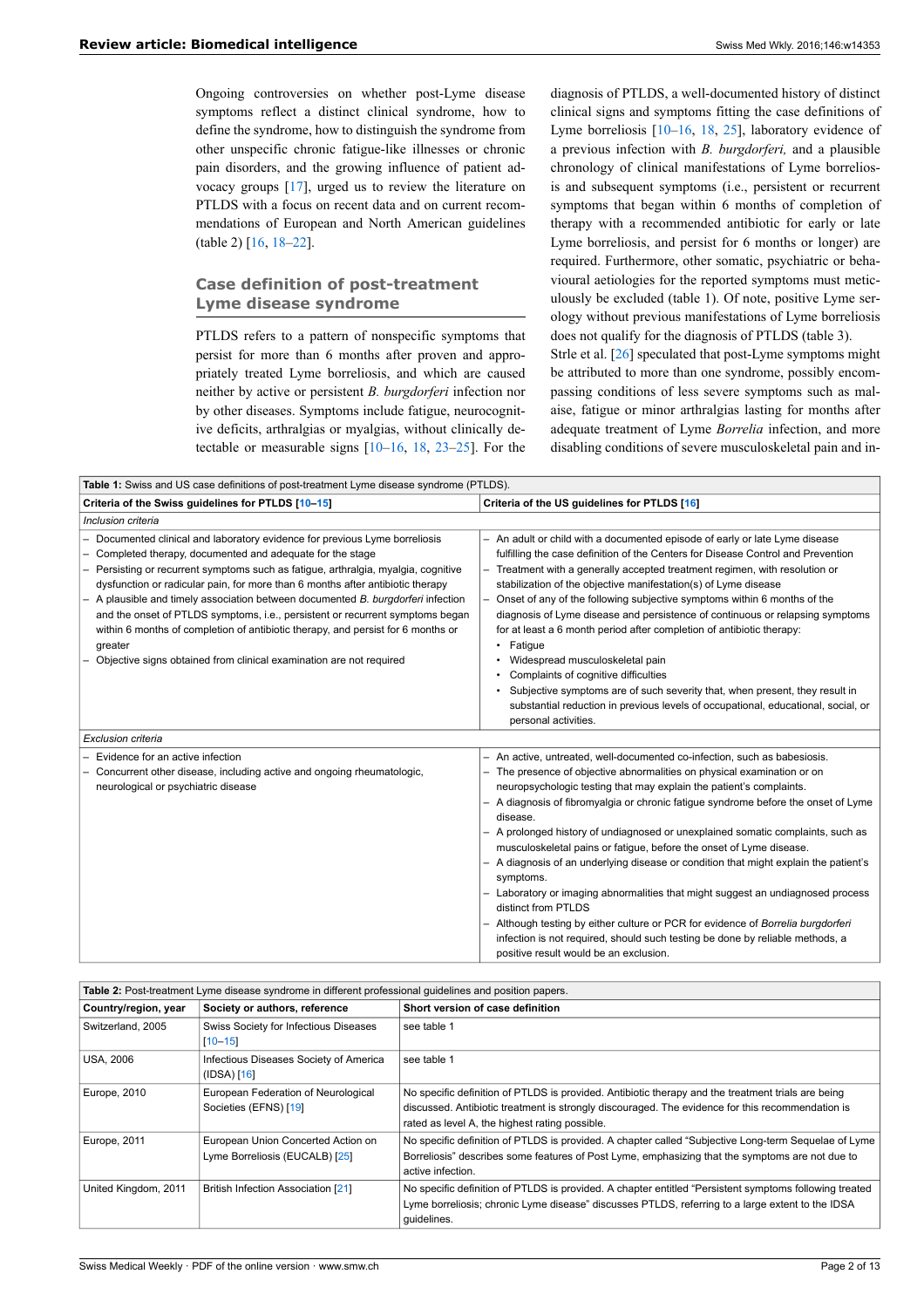capacitating fatigue persisting for years after treated Lyme borreliosis [\[22](#page-10-7), [27](#page-10-13)[–31](#page-11-0)].

#### **Clinical scenarios**

In table 4 we describe different possible clinical outcomes of *B. burgdorferi* infection. When evaluating patients with presumed PTLDS, the following scenarios need to be considered in the differential diagnosis:

- Patients with manifest Lyme borreliosis, treated or not treated. This group includes patients with undiagnosed infection due to *B. burgdorferi*, with missed diagnosis, or with correct diagnosis but as yet inadequate antibiotic treatment, i.e., inappropriate choice, wrong dosage, insufficient duration, or inappropriate route of application, or patient's nonadherence to treatment.
- Patients who in the past had proven Lyme borreliosis, were adequately treated and have no active infection. All of them are microbiologically cured, but some may suffer from PTLDS.
- ‒ Patients who never had Lyme borreliosis but who believe that *Borrelia* sp. infection is the cause of their complaints. This group includes misdiagnosed patients (e.g., multiple sclerosis) or individuals with self-diagnosis who have no clinical or laboratory evidence of prior infection; patients who experienced adverse effects of nonindicated treatments for wrongly presumed Lyme borreliosis; patients with missed other somatic, psychiatric or behavioural morbidity; patients who

prefer the diagnosis of Lyme borreliosis to other diagnoses; or patients with disease conviction.

# **Clinical course of early and late manifestations of Lyme borreliosis, and post-treatment residual symptoms**

Following antibiotic treatment, resolution of the symptoms and signs of Lyme borreliosis and residual symptoms vary depending on the initial clinical manifestations.

In prospective treatment trials of Lyme borreliosis, in which patients were continuously observed after treatment of proven infection, it appears plausible to link persisting symptoms, which were not present before infection, with *B. burgdorferi* infection. In contrast, prevalence studies of fatigue-like symptoms and musculoskeletal pain in Lyme borreliosis are more difficult to interpret, because approximately 1 year after treatment of Lyme borreliosis the prevalence of reported symptoms is often comparable to that of an uninfected population [[32](#page-11-1)–[34\]](#page-11-2).

#### **Erythema migrans**

Erythema migrans is the most common manifestation of *B. burgdorferi* infection. If treated with antibiotics, skin lesions and, if present, systemic symptoms, usually resolve within 14 days [\[23](#page-10-8)]. However, some nonspecific symptoms may persist for weeks or even months after adequate treatment in the absence of any evidence of persisting infection

|                                                                                                                              | Table 3: Minimal diagnostic work up before consideration of post-treatment Lyme disease syndrome.                                                               |  |  |  |
|------------------------------------------------------------------------------------------------------------------------------|-----------------------------------------------------------------------------------------------------------------------------------------------------------------|--|--|--|
|                                                                                                                              | Complete physical examination including neurological and rheumatological assessment                                                                             |  |  |  |
| Past medical history, including clinical and laboratory (Borrelia serology) documentation of prior presumed Lyme borreliosis |                                                                                                                                                                 |  |  |  |
| Complete blood count                                                                                                         |                                                                                                                                                                 |  |  |  |
|                                                                                                                              | Blood chemistry including electrolytes, kidney and liver function                                                                                               |  |  |  |
|                                                                                                                              | Thyroid-stimulating hormone                                                                                                                                     |  |  |  |
| Anti-nuclear antibodies                                                                                                      |                                                                                                                                                                 |  |  |  |
| Chest X ray                                                                                                                  |                                                                                                                                                                 |  |  |  |
| Psychiatric consultation                                                                                                     |                                                                                                                                                                 |  |  |  |
|                                                                                                                              | Computed tomography or magnetic resonance imaging of the head in the case of chronic headache and no plausible explanation                                      |  |  |  |
|                                                                                                                              | In the case of focal signs or symptoms: imaging and histopathological evaluation                                                                                |  |  |  |
|                                                                                                                              | In the case of neurological symptoms: CFS examination with Lyme serology (serum and CSF) and CSF/serum index                                                    |  |  |  |
| CSF = cerebrospinal fluid                                                                                                    |                                                                                                                                                                 |  |  |  |
|                                                                                                                              |                                                                                                                                                                 |  |  |  |
|                                                                                                                              | Table 4: Definitions and outcome of Borrelia burgdorferi infection.                                                                                             |  |  |  |
| Case                                                                                                                         | Confirmed: (a) a case with erythema migrans; or (b) a case with at least one late manifestation, as defined in [16, 95] that is laboratory confirmed [96]:      |  |  |  |
| classification of                                                                                                            | positive culture for B. burgdorferi, or two-tier testing interpreted using established criteria, where positive IgM is sufficient only when ≤30 days from       |  |  |  |
| Lyme                                                                                                                         | symptom onset, positive IgG is sufficient at any point during illness; single-tier IgG immunoblot seropositivity using established criteria; CSF antibody       |  |  |  |
| borreliosis                                                                                                                  | positive for B. burgdorferi corrected with the Reiber-Quotient for intrathecal antibody production.                                                             |  |  |  |
| Asymptomatic                                                                                                                 | Seroconversion after tick bite without clinical signs of Lyme borreliosis.                                                                                      |  |  |  |
| seroconversion                                                                                                               |                                                                                                                                                                 |  |  |  |
| Progression of                                                                                                               | In North America, progression to monoarthritis in untreated patients (B. burgdorferi sensu stricto) is frequent (around 60% of cases), whereas in Europe        |  |  |  |
| disease                                                                                                                      | acrodermatitis chronica atrophicans (B. afzelii) and neurological involvement (B. garinii) are more frequent as a result of differences in organ tropism of     |  |  |  |
| without                                                                                                                      | different Borrelia strains.                                                                                                                                     |  |  |  |
| treatment                                                                                                                    |                                                                                                                                                                 |  |  |  |
| Uncomplicated                                                                                                                | Infection with B. burgdorferi is diagnosed and treated promptly, and cured.                                                                                     |  |  |  |
| course                                                                                                                       |                                                                                                                                                                 |  |  |  |
| Delayed cure                                                                                                                 | Infection with B. burgdorferi is diagnosed and treated with delay, resulting in microbiological cure but possibly resulting in protracted clinical symptoms.    |  |  |  |
| Sequelae                                                                                                                     | State-of-the-art treatment of arthritis, acrodermatitis chronica atrophicans or neuroborreliosis results in microbiological cure but not in complete resolution |  |  |  |
|                                                                                                                              | of symptoms in any case (see section: "Clinical course of Lyme borreliosis, and post-treatment residual symptoms").                                             |  |  |  |
| Post-treatment                                                                                                               | Persistence of fatigue-like symptoms and musculoskeletal pain for more than 6 months despite correct diagnosis and adequate treatment of proven Lyme            |  |  |  |
| Lyme disease                                                                                                                 | borreliosis, and exclusion of other causes of symptoms                                                                                                          |  |  |  |
| syndrome                                                                                                                     |                                                                                                                                                                 |  |  |  |
| Chronic Lyme                                                                                                                 | No scientific evidence that B. burgdorferi may persist despite adequate therapy. Persistent symptoms after treatment are not caused by active infection.        |  |  |  |
| borreliosis                                                                                                                  | Thus, chronic Lyme borreliosis after treatment does not exist.                                                                                                  |  |  |  |
|                                                                                                                              |                                                                                                                                                                 |  |  |  |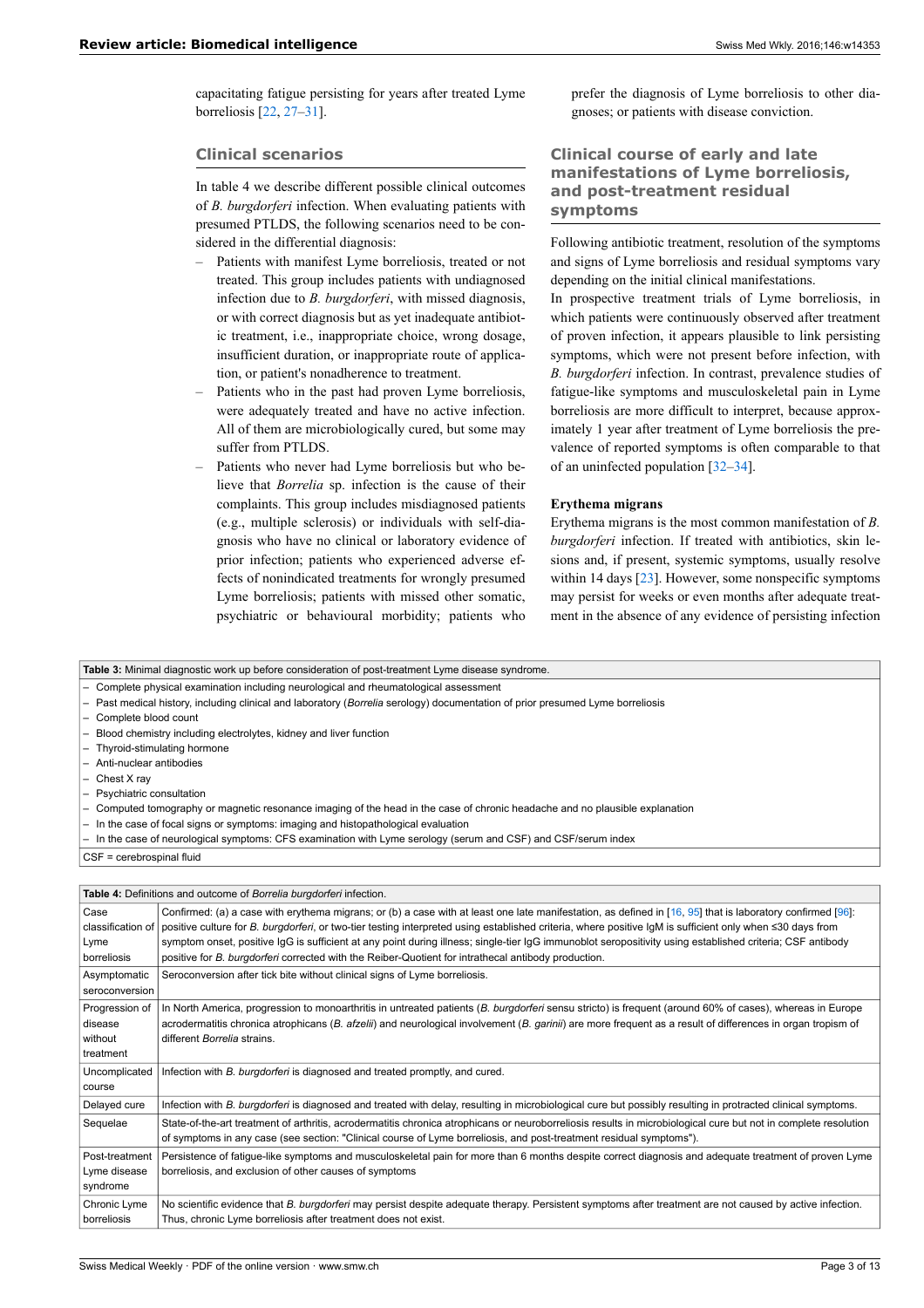[\[23](#page-10-8), [32](#page-11-1)]. These symptoms may include fatigue, malaise, arthralgia, headache, myalgia, paraesthesia, dizziness, nausea, insomnia, sleepiness, forgetfulness, concentration difficulties, irritability, and pain [[33\]](#page-11-3). After erythema migrans, 5.6 to 11% of patients experience persisting symptoms 6 months after treatment, depending on the patient populations assessed [[8,](#page-10-14) [33](#page-11-3)].

#### **Neuroborreliosis**

Neuroborreliosis is the second most important acute or subacute clinical manifestation in Europe [\[35](#page-11-4)], mainly caused by *B. garinii*. With antibiotic treatment, patients improve rapidly and substantially [[36\]](#page-11-5). After discontinuation of antibiotics, the clinical manifestations continue to improve, albeit often protractedly or incompletely: more than half of patients still experience symptoms after 4 months [\[36](#page-11-5)], and many (range: 23–100%) may continue to suffer from persisting neurological sequelae [[2](#page-10-15), [34,](#page-11-2) [37\]](#page-11-6). In a recent review, however, the authors conclude that literature on pharmacological treatments of acute Lyme neuroborreliosis is scarce and of limited quality and does not allow any recommendations regarding more severe forms such as encephalitis [\[38](#page-11-7)].

A prospective, randomised trial in Norway comparing intravenous ceftriaxone with oral doxycycline in patients with mostly early neuroborreliosis documented noninferiority of the oral regimen  $[36]$  $[36]$ . Of note, only 26 (48%) patients in the doxycycline group and 16 (33%) in the ceftriaxone group had complete clinical recovery after 4 months. This observation indicates that despite bacteriologically successful treatment, more than half of patients may have persistent signs and symptoms.

#### **Lyme arthritis**

Lyme arthritis is a common manifestation of borreliosis in North America, where up to 50% of affected patients suffer from intermittent episodes of arthritis, 18% experience arthralgia (independently from arthritis), and 11% develop chronic arthritis. In the USA, 60 to 80% of patients with untreated erythema migrans will develop joint symptoms [\[39](#page-11-8)]. In contrast, arthritis occurs less frequently in Europe [[23\]](#page-10-8), but clinical manifestations appear to be similar to those described in the USA [\[40](#page-11-9)–[42\]](#page-11-10). In surveys in Germany, between 2 and 5% of patients with Lyme borreliosis developed Lyme arthritis [\[43](#page-11-11), [44\]](#page-11-12): for example, surveillance data from 2009–2012 of human Lyme borreliosis from six federal states found arthritis in 2.0% of the notified 18 894 cases [\[44](#page-11-12)]. Lyme arthritis typically responds to an adequate course of antibiotics [\[39](#page-11-8), [45\]](#page-11-13).

Generalised arthralgias may occur shortly after erythema migrans (mean: 2 weeks) and never progress to joint abnormalities. Frank arthritis develops a mean of 6 months (range: 4 days to 2 years) after unrecognised or untreated acute infection, and classically presents as monoarthritis or oligoarthritis mainly involving the knee (in 96% of cases). Patients may experience flare-ups of arthritis after treatment [[39\]](#page-11-8), and some may benefit from a second treatment course with antibiotics [[16\]](#page-10-4). However, if arthritis persists after a second course of appropriate antibiotics, persisting arthritis is the consequence of an unabated inflammatory process and not due to persisting bacterial infection. Ap-

proximately 10% of patients may develop the so-called "antibiotic refractory" late Lyme arthritis [[23\]](#page-10-8). This disease entity has a defined pathological correlate – persisting proliferative synovitis with a negative borrelial polymerase chain-reaction (PCR) test. This unabated process is probably due to immune dysregulation or infection-induced autoimmunity [[46,](#page-11-14) [47\]](#page-11-15). Management includes anti-inflammatory treatment with nonsteroidal anti-inflammatory agents, intra-articular corticosteroids, methotrexate, or synovectomy [\[23](#page-10-8), [46\]](#page-11-14). Importantly, repeated antibiotic courses do not improve clinical outcome [[16,](#page-10-4) [46](#page-11-14)].

#### **Other manifestations of Lyme borreliosis**

Lyme carditis is a rare manifestation of acute to subacute Lyme borreliosis, often presenting with high-grade atrioventricular block, which is potentially fatal [[48\]](#page-11-16), and therefore patients should be admitted to hospital for close monitoring. Temporary pacing may be required. In general, conduction disturbances resolve within 6 weeks after anti-biotic treatment [[16,](#page-10-4) [23](#page-10-8)].

Borrelial lymphocytoma is a rare cutaneous manifestation reported mainly in Europe and is observed more often in children than in adults. It responds to antibiotic therapy within weeks [[23\]](#page-10-8).

Acrodermatitis chronica atrophicans, mainly caused by *B. afzelii*, is a rare skin manifestation occurring months to years after infection. It responds well to antibiotic treatment, but may take months to years to improve if treatment initiation was delayed [[49\]](#page-11-17), or may not completely resolve if treatment was not started before the occurrence of the atrophic phase of the disease.

## **Long-term clinical course of Lyme borreliosis**

Selected studies on the long-term clinical course of Lyme borreliosis with an emphasis on erythema migrans and neuroborreliosis are summarised in table 5, which is divided in six sections: (1) randomised controlled treatment trials; (2) prospective antibiotic treatment trials comparing outcome with matched, healthy individuals as a comparison group; (3) prospective cohort studies, comparing outcome with matched, healthy individuals as a control group; (4) cohort studies without a comparison group; (5) retrospective studies with matched, healthy individuals as a comparison group; (6) retrospective studies without a comparison group.

The best available data were derived from randomised controlled antibiotic treatment trials which show that 5 to 10% of patients report persisting symptoms after 6 to 12 months. In contrast, prospective treatment trials also including a healthy comparison group (without intervention, consisting of age-matched friends or relatives of patients who were asked to answer the same questionnaire as patients in the treatment groups) did not detect any significant differences in long-term outcome between patients and healthy controls:

‒ A trial assessing different treatment durations for erythema migrans in 225 patients, and including an additional group of 81 healthy volunteers who had no intervention, did not find any significant differences in outcome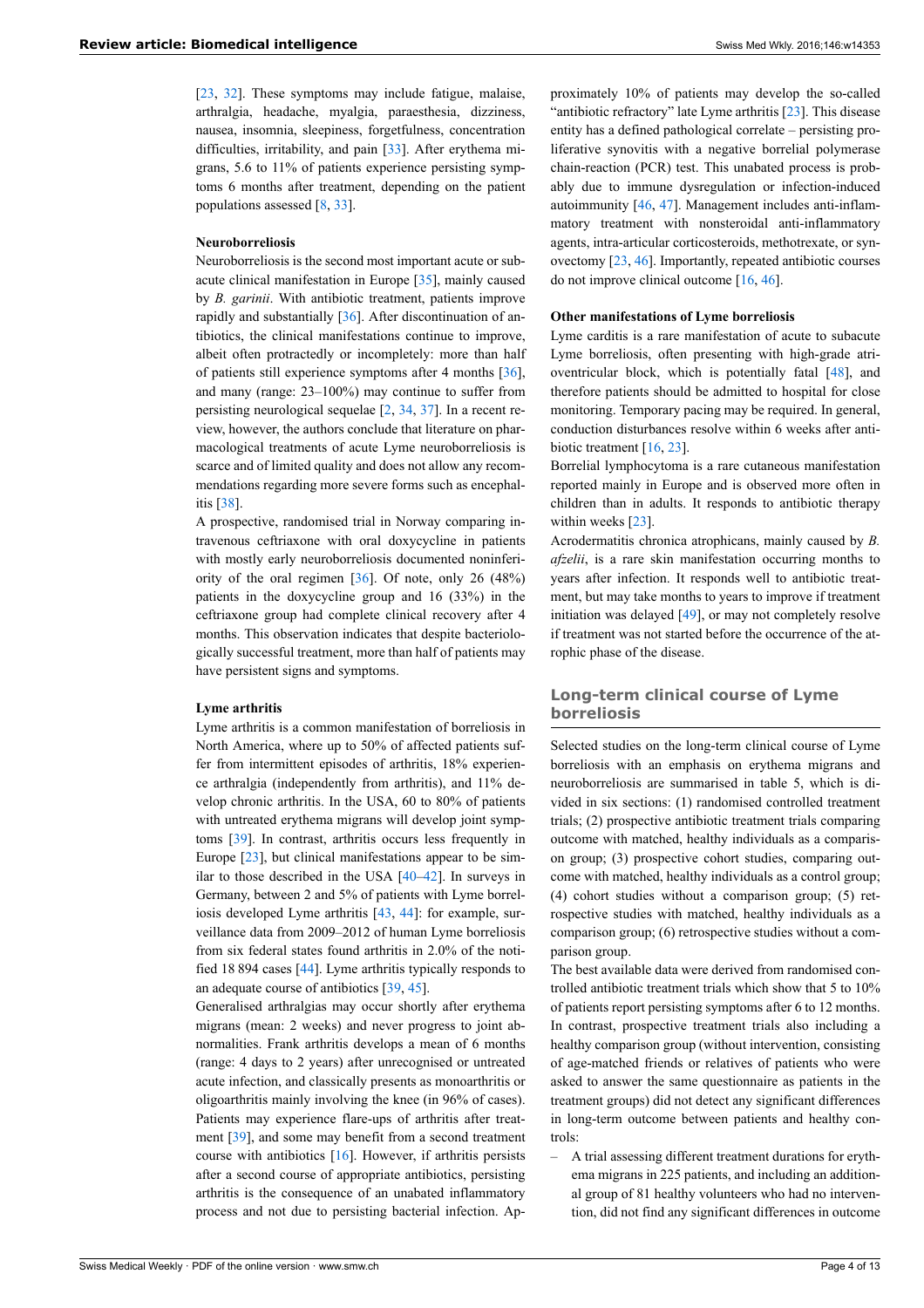between patients and healthy controls after 6 months [[33\]](#page-11-3). The (persisting) symptoms included, among others, fatigue (post-Lyme 56.4% vs control 54.3%), malaise (39.6% vs 45.7%), and arthralgias (41.6% vs 42%).

‒ A large treatment trial with a total of 285 European patients with erythema migrans, and 259 controls did not find any difference in long-term outcome between patients who had Lyme borreliosis and individuals who did not [[32\]](#page-11-1). Six months after treatment, fatigue (post-Lyme  $3.1\%$  vs control  $4.7\%$ ), arthralgia  $(3.1\%$  vs 4.7%), headache (0.5% vs 2.5%), and myalgia (2.1% vs 1.7%) did not differ significantly between groups.

Thus, nonspecific symptoms appear frequent in the general population, and nonspecific symptoms after Lyme borreliosis do not appear to be more prevalent in patients than in control groups. However, the frequency of general symptoms in these so-called "healthy control groups" who had no comprehensive medical evaluation, was indeed surprisingly high, suggesting problematical selection of comparison groups; for example, Stupica et al. reported a frequency of around 40% [[33\]](#page-11-3). Furthermore, there were 10-fold differences in the frequencies of symptoms in control groups depending on the respective study, suggesting that the population assessed, or the methods used to evaluate the symptoms, may influence the prevalence of nonspecific symptoms.

Examples of prospective cohort studies include a study on neuroborreliosis in 177 children which showed that residual facial palsy (post-Lyme  $6\%$  vs control  $0\%$ ) was more frequent in children after neuroborreliosis, whereas headache (12% vs 24%) and fatigue (6% vs 20%) were not [\[35](#page-11-4)]. In another long-term cohort of 128 patients in the USA with culture-confirmed Lyme borreliosis, followed up over a median of 15 years (range: 11–20 years), 14 (10.9%) were regarded as having PTLDS, of whom 6 (4.7%) still had PTLDS documented at their last study visit, indicating that PTLDS may persist for more than a decade. Nevertheless, none of these patients was considered to be functionally impaired by their symptoms [[50\]](#page-11-18).

Two small retrospective studies including control persons showed significantly more symptoms persisting in patients after Lyme disease or initial neuroborreliosis when compared with controls [[2](#page-10-15), [37\]](#page-11-6).

- ‒ A retrospective, population-based cohort study showed a significantly increased frequency of arthralgias, neurocognitive impairment and myelopathy, in the follow-up [\[2\]](#page-10-15).
- ‒ Another small retrospective investigation of 20 patients with past neuroborreliosis revealed significantly more neuropsychological deficits in the long-term course when compared with healthy controls [\[37](#page-11-6)].

In summary, the available data suggest that two types of persisting symptoms after initial neuroborreliosis need to be distinguished. First, "focal" and well-defined signs and symptoms caused by irreversible inflammatory tissue damage, such as facial palsy or myelopathy, usually due to delayed onset of therapy. Second, "generalised or diffuse" nonspecific symptoms not attributable to tissue damage, including fatigue, generalised pain and myalgia were found to be of similar frequency when compared with control groups.

A recently published systematic review of residual symptoms after adequate treatment of Lyme neuroborreliosis [[51\]](#page-11-19) showed that the mean prevalence of residual symptoms was approximately 28%. Subgroup analyses showed that studies limited to "probable" or "definite" Lyme neuroborreliosis cases had a lower prevalence of residual symptoms than studies including "possible" cases, indicating the importance of specific case definitions to exclude false positive findings.

#### **Can Lyme borreliosis become chronic?**

Whether PTLDS is a specific disease remains controversial because of the lack of objective evidence of an ongoing immunological or infectious process in patients with correctly treated Lyme disease. Furthermore, identical symptoms appear to be equally prevalent in individuals without a history of Lyme borreliosis [\[16](#page-10-4), [23](#page-10-8)]. Also, original data on PTLDS are scarce and heterogeneous, and no standardised, validated and widely accepted case definition is available. Moreover, the debate on PTLDS is confused by the discussion on whether *Borrelia* infection can persist and become chronic after adequate treatment [[52](#page-11-20)].

Indeed, there is no scientific evidence of chronic Lyme borreliosis be it due to either microbiological failure of appropriate antibiotic treatment, antibiotic resistance [\[16](#page-10-4), [53\]](#page-11-21), or pathogen persistence after correct treatment [[22,](#page-10-7) [54](#page-11-22)]. *B. burgdorferi* culture results from erythema migrans skin lesion biopsies following adequate antibiotic treatment have been negative in almost all patients, including those with persisting symptoms after treatment [\[32](#page-11-1), [33](#page-11-3)]. Furthermore, there are also no records of a reactivation of hypothetically latently persisting *B. burgdorferi* among immunocompromised hosts, as can be observed in latent infections due to intracellularly persisting pathogens.

However, if unrecognised and untreated, *Borrelia* infection can cause persisting and increasing symptoms over months. Among 240 American patients with "chronic Lyme borreliosis", 19% had active Lyme borreliosis [\[9\]](#page-10-1), although 60% had no evidence of Lyme disease at all.

# **Treatment data on PTLDS**

The best available evidence on the natural history of PTLDS and the effect of antibiotic treatment can be obtained from randomised, controlled, prospective clinical trials comparing antibiotic treatment with placebo in patients with persisting symptoms following proven acute Lyme borreliosis (table 6) [[29](#page-11-19)–[31,](#page-11-0) [55](#page-11-23)–[57\]](#page-11-24).

Klempner et al. included 115 patients in two double-blind placebo-controlled clinical trials [\[29](#page-11-19)]. Patients were eligible if they had a documented clinical history, laboratory findings of Lyme borreliosis, and documented adequate antibiotic treatment. Symptoms attributed to PTLDS had to have begun within 6 months after infection and to have persisted for at least 6 months. Patients with negative serology for borreliosis were included only if an erythema migrans was clearly documented by an experienced physician. Patients were randomly assigned in a 1:1 ratio to receive either antibiotics or placebo. The antibiotic treatment consisted of 1 month of intravenous ceftriaxone followed by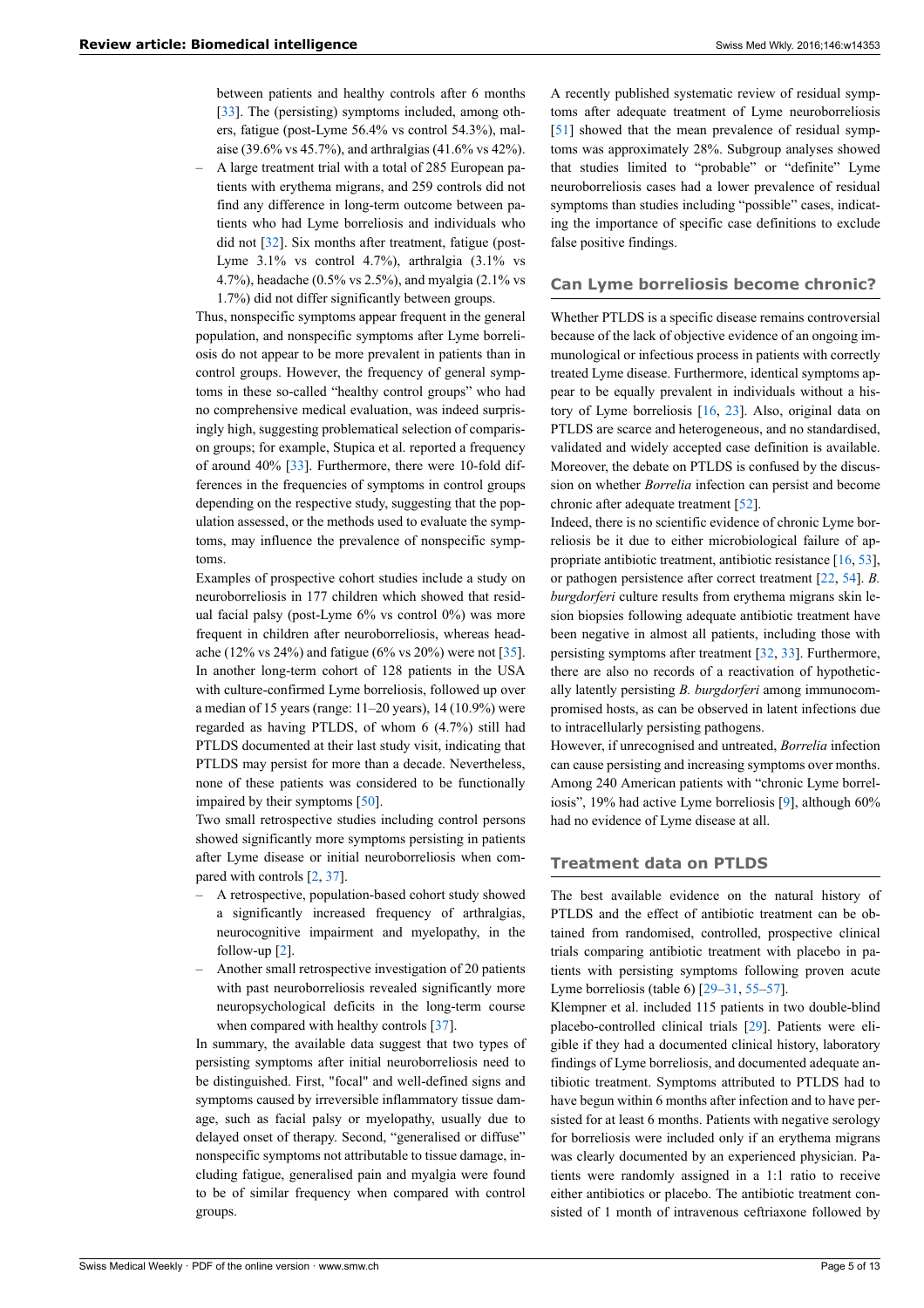| Table 5: Selected studies on the persistence of symptoms after antibiotic treatment of Lyme borreliosis. |            |                                                                                                                                                 |                                                                                                   |                                |                                                         |                                                |                                                                                                    |                                                                                                    |
|----------------------------------------------------------------------------------------------------------|------------|-------------------------------------------------------------------------------------------------------------------------------------------------|---------------------------------------------------------------------------------------------------|--------------------------------|---------------------------------------------------------|------------------------------------------------|----------------------------------------------------------------------------------------------------|----------------------------------------------------------------------------------------------------|
| Author                                                                                                   | Country    | Study design                                                                                                                                    | <b>Initial clinical</b><br>manifestations                                                         | Follow-up                      | <b>Patients with</b><br>persisting<br>symptoms<br>n (%) | Comparison<br>group<br>n                       | Comparison<br>group with<br>symptoms<br>n (%)                                                      | <b>Remarks</b>                                                                                     |
|                                                                                                          |            | Randomised controlled antibiotic treatment trials of Lyme borreliosis                                                                           |                                                                                                   |                                |                                                         |                                                |                                                                                                    |                                                                                                    |
| Nadelman,<br>1992 [97]                                                                                   | <b>USA</b> | RCT of two antibiotics,<br>cefuroxime and<br>doxycycline                                                                                        | Early Lyme<br>disease                                                                             | 1 year                         | 8/86 (9.3)                                              | n.a.                                           | n.a.                                                                                               | No difference between<br>antibiotics                                                               |
| Strle, 1992 [98]                                                                                         | Slovenia   | RCT of three<br>antibiotics, penicillin,<br>azithromycin, and<br>doxycycline                                                                    | Erythema<br>migrans                                                                               | 2 years                        | 4/64(6.3)                                               | n.a.                                           | n.a.                                                                                               | No difference between<br>antibiotics                                                               |
| Strle, 1993 [99]                                                                                         | Slovenia   | RCT of two antibiotics,<br>azithromycin and<br>doxycycline                                                                                      | Erythema<br>migrans                                                                               | 1 year                         | 3/107(2.8)                                              | n.a.                                           | n.a.                                                                                               | No difference between<br>antibiotics                                                               |
| Luger, 1995<br>[100]                                                                                     | <b>USA</b> | RCT of two antibiotics,<br>cefuroxime and<br>doxycycline                                                                                        | Erythema<br>migrans                                                                               | 1 year                         | 15/232 (6.4)                                            | n.a.                                           | n.a.                                                                                               | No difference between<br>antibiotics                                                               |
| Luft, 1996<br>[101]                                                                                      | <b>USA</b> | RCT of two antibiotics,<br>azithromycin and<br>amoxicillin                                                                                      | Erythema<br>migrans                                                                               | 6 months                       | 21/217 (9.7)                                            | n.a.                                           | n.a.                                                                                               | Amoxicillin was an<br>effective therapeutic<br>agent.                                              |
| Dattwyler,<br>1997 [4]                                                                                   | <b>USA</b> | RCT of two antibiotics.<br>intravenous ceftriaxone<br>and doxycycline                                                                           | Disseminated<br>Lyme disease                                                                      | 9 months                       | 6/120(5.0)                                              | n.a.                                           | n.a.                                                                                               | No difference between<br>antibiotics                                                               |
|                                                                                                          |            | Prospective clinical antibiotic treatment trials of Lyme borreliosis, comparing outcome with matched, healthy individuals as a comparison group |                                                                                                   |                                |                                                         |                                                |                                                                                                    |                                                                                                    |
| Cerar, 2010<br>$[32]$                                                                                    | Slovenia   | Prospective RCT of two<br>antibiotics. Comparison<br>with matched healthy<br>comparison group                                                   | Erythema<br>migrans                                                                               | 6 months<br>1 year             | 11/195 (5.6)<br>7/230(3.0)                              | 236 individuals<br>without Lyme<br>borreliosis | 21(9.4)                                                                                            | No difference in<br>outcome between<br>patients and<br>comparison group                            |
| Stupica, 2012<br>$[33]$                                                                                  | Slovenia   | RCT of two antibiotics.<br>Comparison with<br>matched healthy<br>comparison group                                                               | Erythema<br>migrans                                                                               | 6 months<br>1 year             | 21/197 (10.6)<br>13/177 (7.3)                           | 81 individuals<br>without Lyme<br>borreliosis  | Number of<br>symptomatic<br>controls not<br>explicitly<br>stated, only<br>symptoms are<br>reported | Comparison group and<br>patient population with<br>same frequency of<br>symptoms after 6<br>months |
|                                                                                                          |            | Prospective cohort studies of Lyme borreliosis, comparing outcome with matched, healthy individuals as a control group                          |                                                                                                   |                                |                                                         |                                                |                                                                                                    |                                                                                                    |
| Skogman,<br>2008 [34]                                                                                    | Sweden     | Prospective cohort<br>study                                                                                                                     | Children with<br>neuroborreliosis                                                                 | 6 months                       | 37/177(20.9)                                            | 174                                            | Number of<br>symptomatic<br>controls not<br>explicitly<br>stated, only<br>symptoms are<br>reported | Patients: more facial<br>palsy; comparison<br>group: more headache<br>and fatigue                  |
|                                                                                                          |            | Prospective cohort studies of Lyme borreliosis without a comparison group                                                                       |                                                                                                   |                                |                                                         |                                                |                                                                                                    |                                                                                                    |
| Hammers-<br>Berggren,<br>1993 [102]                                                                      | Denmark    | Prospective cohort<br>study                                                                                                                     | Neuroborreliosis   18 months                                                                      |                                | 7/27(26.0)                                              | n.a.                                           | n.a.                                                                                               |                                                                                                    |
| Gerber, 1996<br>$[103]$                                                                                  | <b>USA</b> | Prospective cohort<br>study                                                                                                                     | Lyme disease in<br>children                                                                       | 25.4 months                    | 0/201(0)                                                | n.a.                                           | n.a.                                                                                               |                                                                                                    |
| Smith, 2002 [7]                                                                                          | <b>USA</b> | Prospective cohort<br>study                                                                                                                     | Erythema<br>migrans                                                                               | 2 months                       | 5/118(4.2)                                              | n.a.                                           | n.a.                                                                                               | Microbiologically<br>confirmed Lyme<br>disease                                                     |
| Berglund, 2002<br>$[104]$                                                                                | Sweden     | Prospective population-<br>based survey                                                                                                         | <b>Neuroborreliosis</b>                                                                           | 6 months<br>5 years            | 44/114 (38.6)<br>28/114 (24.6)                          | n.a.                                           | n.a.                                                                                               |                                                                                                    |
| Nowakowski,<br>2003 [105]                                                                                | <b>USA</b> | Prospective cohort<br>study                                                                                                                     | Erythema<br>migrans                                                                               | ≥1 year (mean<br>$5.6 \pm 2.6$ | 8/81 (10)                                               | n.a.                                           | n.a.                                                                                               | Overall excellent clinical<br>outcome                                                              |
| Ljostad, 2008<br>[36]                                                                                    | Norway     | Prospective, clinical trial                                                                                                                     | Neuroborreliosis                                                                                  | 4 months                       | 60/102 (58.8)                                           | n.a.                                           | n.a.                                                                                               |                                                                                                    |
| Weitzner, 2015<br>$[50]$                                                                                 | <b>USA</b> | Prospective study                                                                                                                               | Symptomatic<br>early Lyme<br>borreliosis, B.<br>burgdorferi<br>positive skin or<br>blood cultures | 15 (11-20)<br>years            | 14/128 (10.9)                                           | n.a.                                           | n.a.                                                                                               | 6 (4.7%) with PTLDS at<br>their last visit                                                         |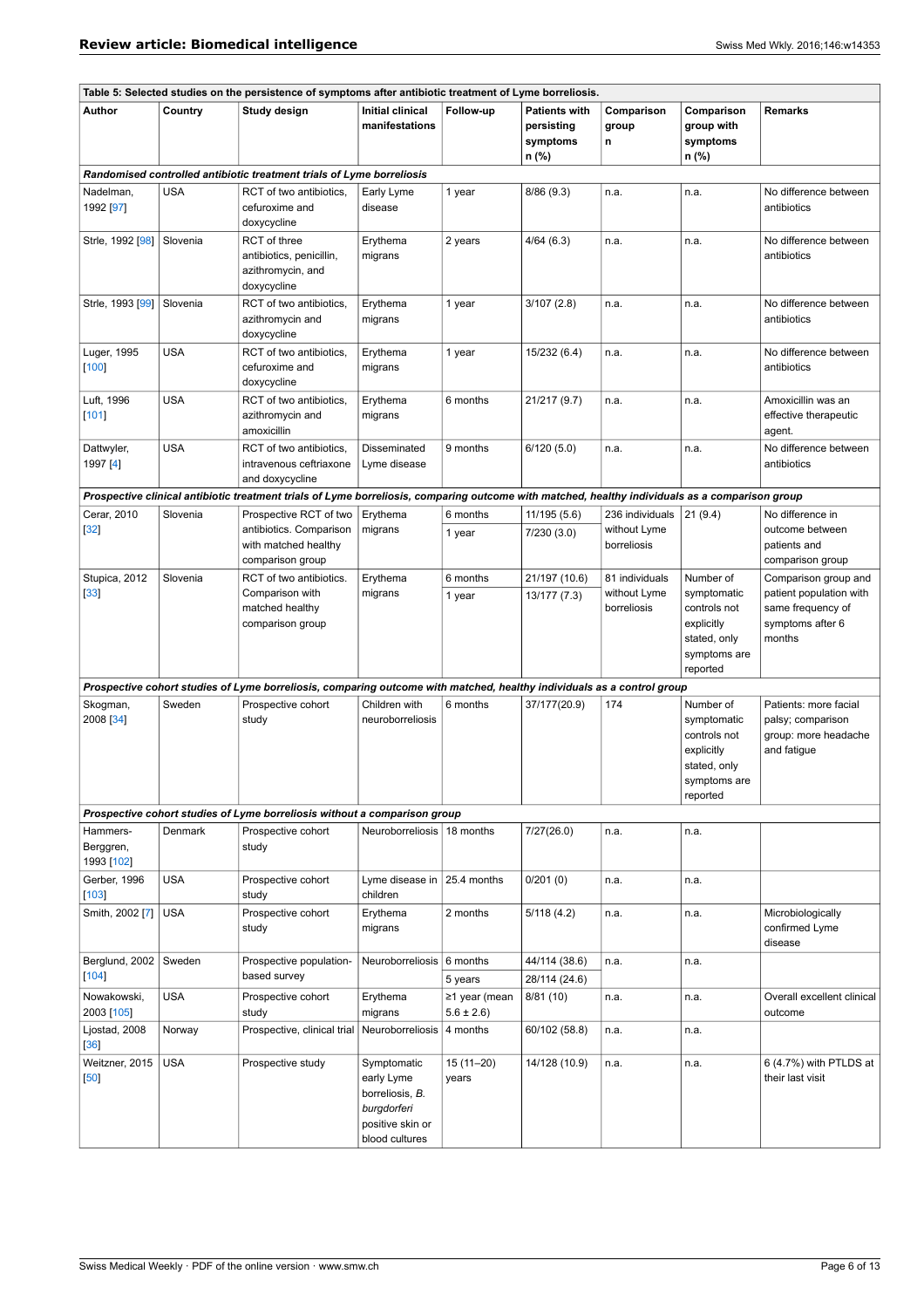| Table 5: Selected studies on the persistence of symptoms after antibiotic treatment of Lyme borreliosis. |            |                                                                                                                         |                                                                    |                                                  |                                                                          |                                                                                   |                                                                                                                 |                                                                                                                                                                                                                           |
|----------------------------------------------------------------------------------------------------------|------------|-------------------------------------------------------------------------------------------------------------------------|--------------------------------------------------------------------|--------------------------------------------------|--------------------------------------------------------------------------|-----------------------------------------------------------------------------------|-----------------------------------------------------------------------------------------------------------------|---------------------------------------------------------------------------------------------------------------------------------------------------------------------------------------------------------------------------|
| Author                                                                                                   | Country    | Study design                                                                                                            | <b>Initial clinical</b><br>manifestations                          | Follow-up                                        | <b>Patients with</b><br>persisting<br>symptoms<br>n (%)                  | Comparison<br>group<br>n                                                          | Comparison<br>group with<br>symptoms<br>n (%)                                                                   | <b>Remarks</b>                                                                                                                                                                                                            |
|                                                                                                          |            | Retrospective studies with matched, healthy individuals as a comparison group                                           |                                                                    |                                                  |                                                                          |                                                                                   |                                                                                                                 |                                                                                                                                                                                                                           |
| Shadick, 1994<br>$[2]$                                                                                   | <b>USA</b> | Population-based<br>retrospective cohort<br>study                                                                       | Lyme disease                                                       | 6.5 years,<br>range 1-11<br>years                | 13/38 (34)                                                               | 43                                                                                | Comparison<br>group had<br>significantly<br>fewer<br>symptoms in<br>psychometric<br>evaluation.                 |                                                                                                                                                                                                                           |
| Benke, 1995<br>$[37]$                                                                                    | Austria    | Retrospective cohort<br>study                                                                                           | Lyme<br>encephalopathy                                             | 4.3 years<br>(average)                           | 20/20 (100)                                                              | 20                                                                                | In a statistical<br>model,<br>differences<br>between<br>groups were<br>not significant.                         | All patients performed<br>worse compared to<br>healthy comparison<br>group                                                                                                                                                |
| Seltzer, 2000<br>$\lceil 6 \rceil$                                                                       | <b>USA</b> | Two-part study<br>including a community-<br>based longitudinal<br>cohort and matched<br>cohort study                    | All<br>manifestations                                              | 51 months,<br>range 15-135<br>months             | 13.7-33.5%/<br>212 patients,<br>depending on<br>the symptoms<br>assessed | 14.2-24.1% of<br>212 patients,<br>depending on<br>the symptoms<br>assessed        | <b>Differences</b><br>between<br>controls and<br>patients were<br>not significant<br>in logistic<br>regression. | The difference between<br>patients and healthy<br>comparison group were<br>overall not significant,<br>assessing a total of 18<br>different non-specific<br>symptoms and 2<br>standardised<br>neuropsychological<br>tests |
| Vazquez, 2003<br>[6]                                                                                     | <b>USA</b> | Retrospective, cross-<br>sectional study with<br>matched comparison<br>group                                            | Children with<br>Lyme disease                                      | 8 years, range<br>7-61 months                    | 9/34(26.4)                                                               | Substantial<br>number of<br>nonspecific<br>symptoms in<br>the comparison<br>group |                                                                                                                 | The difference between<br>patients and healthy<br>comparison group was<br>overall not significant,<br>including a total of 20<br>different nonspecific<br>symptoms                                                        |
|                                                                                                          |            | Retrospective studies without a comparison group                                                                        |                                                                    |                                                  |                                                                          |                                                                                   |                                                                                                                 |                                                                                                                                                                                                                           |
| Hammers-<br>Berggren,<br>1994 [106]                                                                      | Denmark    | Retrospective study                                                                                                     | Erythema<br>migrans and<br>neuroborreliosis                        | 2.5 years,<br>median (3<br>month to 10<br>years) | 23/91 (25)                                                               | n.a.                                                                              | n.a.                                                                                                            | 5 patients (5%)<br>incapacitated                                                                                                                                                                                          |
| Hammers-<br>Berggren,<br>1994 [107]                                                                      | Denmark    | Undefined                                                                                                               | Lyme arthritis<br>and<br>acrodermatitis<br>chronica<br>atrophicans | 6 months to 5<br>years                           | 9/41(22)                                                                 | n.a.                                                                              | n.a.                                                                                                            |                                                                                                                                                                                                                           |
| Dersch, 2015<br>$[51]$                                                                                   | Various    | Meta-analysis<br>n.a. = not applicable; PTLDS = post-treatment Lyme disease syndrome; RCT = randomised controlled trial | Neuroborreliosis   7 days to 20                                    | years                                            | 28% (95%<br>confidence<br>interval:<br>$23 - 34\%$                       | n.a.                                                                              | n.a.                                                                                                            | Prevalence of residual<br>symptoms significantly<br>higher in studies using<br>the "possible" case<br>definition (compared<br>with "probable"/<br>"definite")                                                             |

2 months of oral doxycycline; clinical response rates were documented after 3 months. The overall status improved in roughly one third of patients, remained unchanged in another one third, and deteriorated in one third of patients, and did not differ between the intervention and the placebo group.

Krupp et al. [\[30](#page-11-25)] included 55 patients with fatigue as key feature of the disease. Remarkably, the overwhelming majority of screened patients (512 individuals) were excluded because they lacked documentation of prior infection with *Borrelia* sp. Patients were randomised to intravenous ceftriaxone or placebo for 1 month. After 6 months, 69% of patients in the ceftriaxone arm reported improvement of fatigue as opposed to 23% in the placebo arm ( $p \le 0.01$ ). Remarkably, however, neither improvement in mental speed nor other measures from the neuropsychological test battery showed any significant difference between the groups. This is contradictory, since fatigue is in general highly correlated with other neuropsychological measures, such as mental speed. Given the very low number of actually treated patients and the multitude of different measurements, multiple testing may be a problem and is very likely the explanation for an isolated significant measurement. Moreover, masking was most probably compromised in this study. Thus, despite a single significant measurement, the authors concluded that repeated courses of antibiotics for PTLDS are not indicated.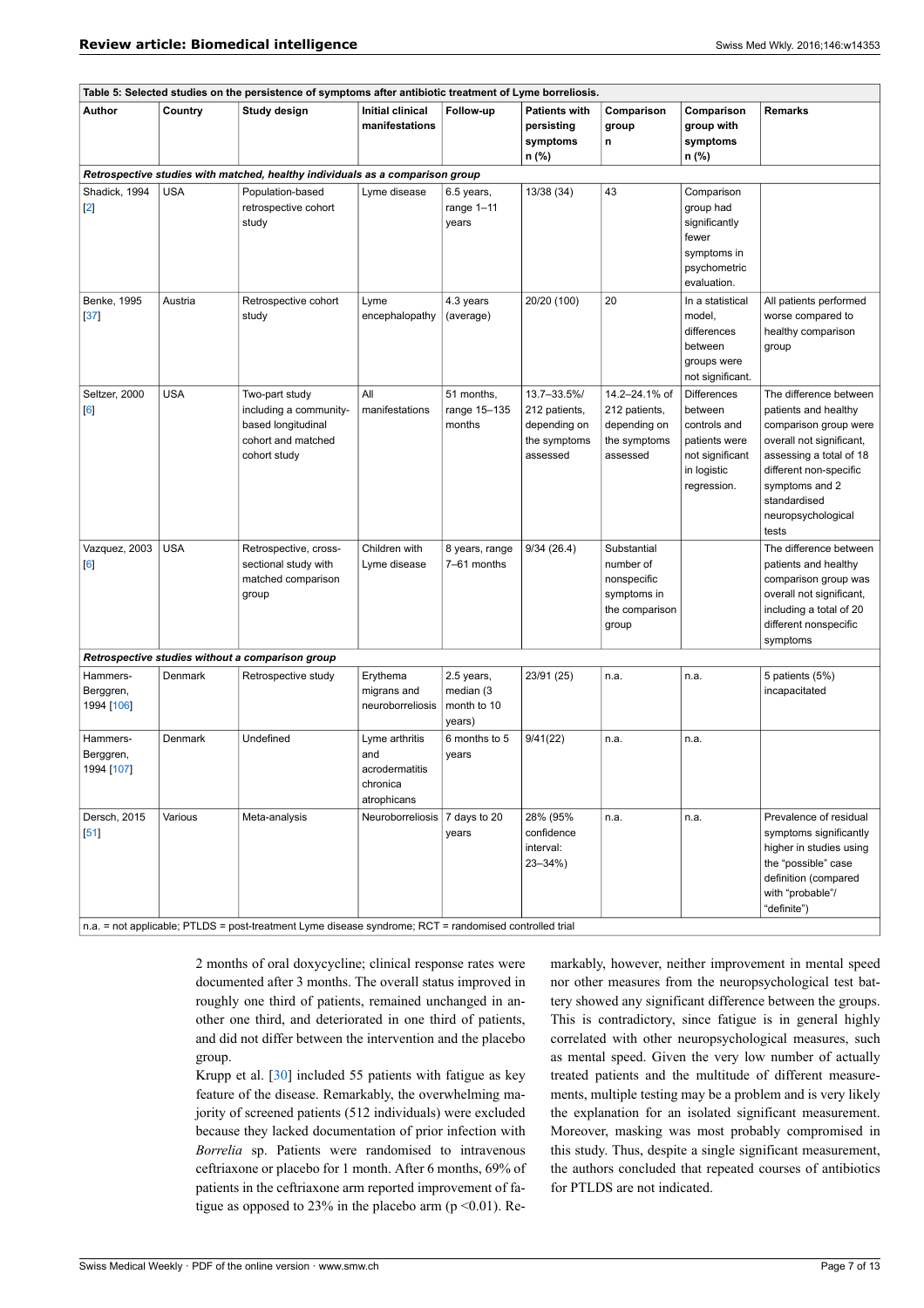Fallon et al. [[31\]](#page-11-0) included 37 patients in a prospective trial. The authors had a significant recruitment problem. Out of 3368 "clinic contacts", 1828 had no documented past infection with *B. burgdorferi*. The other 1503 had either received insufficient antibiotic treatment, were not sufficiently impaired or met other exclusion criteria. Eventually, 23 patients were randomised to receive intravenous antibiotic treatment for 10 weeks; 14 patients were given intravenous placebo. Additionally, 18 healthy individuals were recruited as "control group". Cognitive improvement between baseline and week 12 in the drug-treated patients was better than in the healthy controls  $(p \le 0.01)$  and not significantly better than in the placebo-treated patients (p  $= 0.053$ ), despite being referred to as significant in the paper. Given the low number of patients, the multitude of parameters tested, the highly selected patient population and, last but not least, the absence of statistical significance between the groups, these findings do not support extended antibiotic treatment for PTLDS.

A first double-blind, randomised clinical trial in Europe has recently been completed in the Netherlands. It compared 12 weeks of treatment with either doxycycline, clarithromycin plus hydroxychloroquine or placebo for patients with persistent symptoms after documented *B. burgdorferi* infection and an initial 2-week intravenous ceftriaxone treatment of all study participants [\[56](#page-11-26)]. Results of this study suggest that the physical component summary score improved significantly over time in all active treatment groups but that long-term antibiotic therapy was not associated with improved quality of life ( $p = 0.35$ ). Importantly, four serious adverse events were thought to be related to drug use  $[57]$  $[57]$ .

In summary, the data from these five randomised controlled trials suggest the following conclusions. First, between 20 and 30% of patients with PTLDS appear to improve over time with or without repeated antibiotic treatment. Second, out of 4955 screened patients in the trials of Klempner [\[29](#page-11-19)] and Fallon [\[31](#page-11-0)], 1963 (39.5%) were excluded because of the absence of documented Lyme borreliosis. Thus, a very large proportion of patients who attributed their symptoms to PTLDS had no evidence of Lyme borreliosis in the past.

As pointed out in a thoughtful review by Klempner et al. [[55\]](#page-11-23), the trials had a total recruitment time of 123 months. Despite this lengthy total recruitment period, the investigators were able to include only 221 patients [[55\]](#page-11-23). Finally, the results from the USA have now also been confirmed in European patients infected with European borrelial species [[56,](#page-11-26) [57\]](#page-11-24). Thus, patient advocacy groups appear to consistently overstate the burden of disease attributed to PTLDS [[58–](#page-11-27)[60](#page-11-28)].

### **Possible pathogenesis of PTLDS**

Pathogenic mechanisms that would lead to post-Lyme disease symptoms have not been identified so far. Possible mechanisms other than active infection (which is very unlikely), especially immune system abnormalities or infection-induced autoimmunity, have been suggested. Recently, Strle et al. [\[26](#page-10-10)] reported that in European patients with erythema migrans, mostly due to *B. afzelii*, high type 1 T-cell-associated CXCL9 and CXCL10 chemokine responses correlated with more effective immune-mediated spirochaetal killing, whereas high type 17 helper-T-cell-associated cytokines and interleukin 23-associated immune responses correlated with post-Lyme symptoms. Persisting symptoms in this cohort included arthralgias, headache and fatigue, which were not incapacitating and usually resolved within months after antibiotic therapy. However, concerns about the statistical interpretation of such immunological findings due to low statistical power have been raised [[61\]](#page-11-29). Controversial results were reported on the association between humoral immune response to endothelial cell growth factor and PTLDS [\[47](#page-11-15), [62\]](#page-11-30). Other potential aetiologies of PTLDS include antineural antibodies, bacterial debris and tissue destruction [[63\]](#page-11-31). Chronic pain syndromes, fatigue or neurocognitive deficits were also considered to be a consequence of a central sensitisation syndrome that may be induced by infectious or noninfectious stimuli [[64\]](#page-11-32).

| Table 6: Summary of randomised controlled trials on antibiotic treatment of post-treatment Lyme disease syndrome. |                                                           |                                                                                                                                                                                |                                                 |                                             |         |                                                                        |                                                                           |
|-------------------------------------------------------------------------------------------------------------------|-----------------------------------------------------------|--------------------------------------------------------------------------------------------------------------------------------------------------------------------------------|-------------------------------------------------|---------------------------------------------|---------|------------------------------------------------------------------------|---------------------------------------------------------------------------|
| Study, reference,                                                                                                 | Inclusion criteria                                        | <b>Baseline characteristics</b>                                                                                                                                                | <b>Observation</b><br><b>Number of patients</b> |                                             | Outcome |                                                                        |                                                                           |
| country                                                                                                           |                                                           |                                                                                                                                                                                | time                                            | Intervention                                | Placebo | Intervention                                                           | Placebo                                                                   |
| Klempner et al. (2)<br>studies) [29], USA                                                                         | Post-Lyme disease with<br>physical and mental<br>symptoms | Erythema migrans as initial<br>presentation 77%; arthralgia<br>92%; fatigue 88%;<br>neurocognitive symptoms<br>65%                                                             | 3 months                                        | 57                                          | 58      | 23 (40%)<br>improvement, 16<br>(28%) unchanged, 18<br>$(32%)$ worse    | 21 (36%)<br>improvement, 17<br>(29%) unchanged,<br>20 (34%) worse         |
| Krupp et al. [30],<br><b>USA</b>                                                                                  | Post-Lyme disease with a<br>focus on fatique              | Erythema migrans as initial<br>presentation, 32.6%; lifetime<br>history of psychiatric<br>disorder, 63.5%                                                                      | 6 months                                        | 28                                          | 27      | 18/28 (64%)<br>improvement*                                            | 5/27(18.4%)<br>improvement                                                |
| Fallon et al. [31],<br><b>USA</b>                                                                                 | Post-Lyme disease<br>syndrome                             | Erythema migrans as initial<br>presentation, 54%;<br>arthralgia, 100%; sensory<br>abnormality, 100%                                                                            | 1 year                                          | 23                                          | 14      | Significant<br>improvement after 24<br>weeks                           | Significant<br>improvement after<br>24 weeks                              |
| Berende et al. [56,<br>57], the<br>Netherlands                                                                    | Persistent symptoms<br>attributed to Lyme<br>borreliosis  | Pain, sensory or cognitive<br>disturbances                                                                                                                                     | 1 year                                          | 172 (two<br>different<br>treatment<br>arms) | 86      | Significant<br>improvement, not<br>different between<br>treatment arms | Significant<br>improvement, not<br>different from<br>antibiotic treatment |
| matter.                                                                                                           |                                                           | * Despite a significantly better outcome in the treatment arm, this difference is not regarded as clinically relevant. Please refer to the text for further discussion of this |                                                 |                                             |         |                                                                        |                                                                           |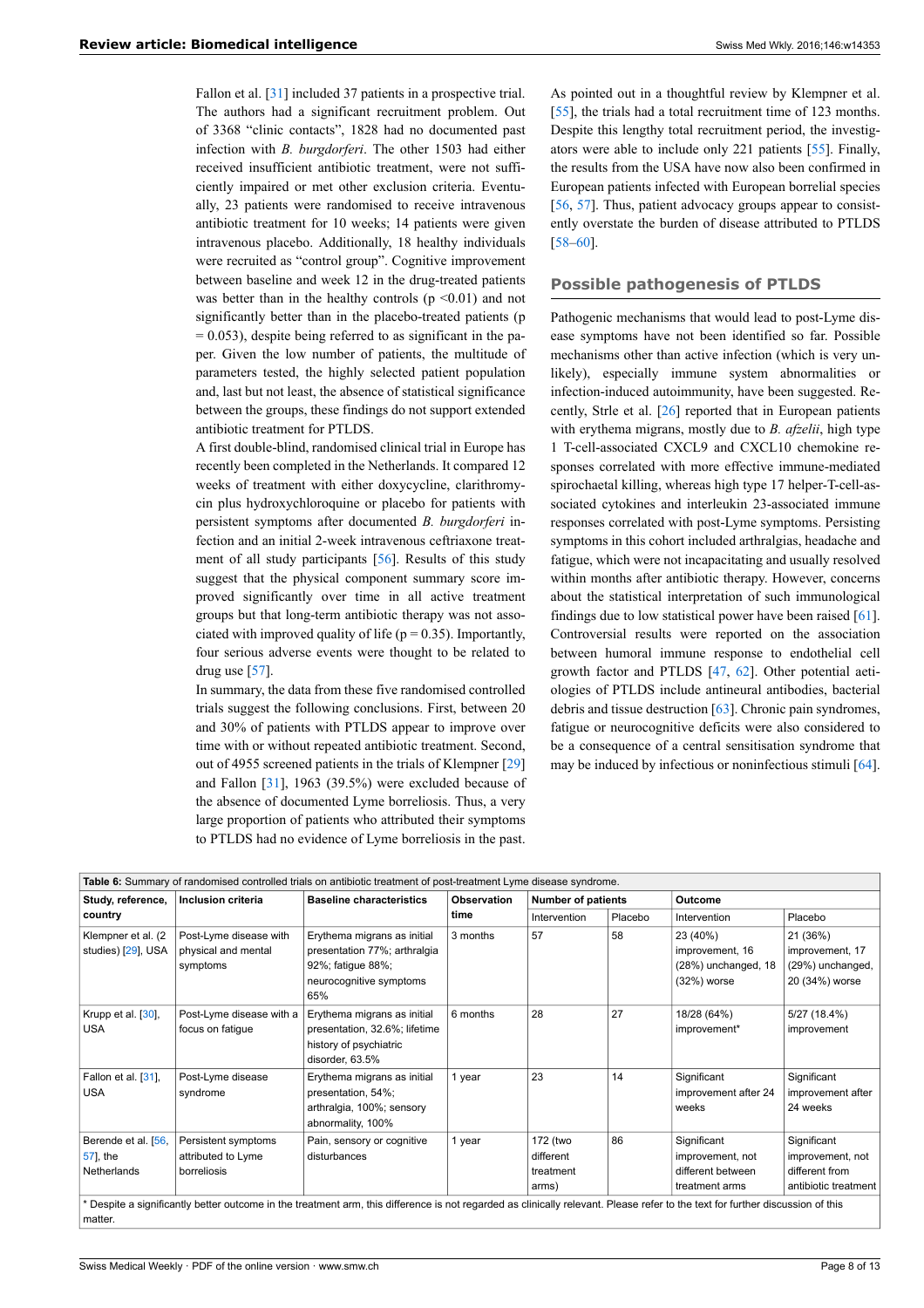# **Psychological or psychiatric premorbidity and PTLDS**

Psychiatric comorbidity is frequent in many somatic illnesses. Psychogenic comorbidity is common because having an acute or chronic medical condition that restricts one's physical or social functions is depressing or anxietyprovoking, also among resilient individuals without any premorbid factors. In case of PTLDS, the debate rages as to whether PTLDS is a consequence of the patients' perceptions of the widely dispersed belief of the potentially most severe sequelae of Lyme borreliosis, whether premorbid psychological factors play an aetiological role in PTLDS, or whether PTLDS may represent a specific or nonspecific neurobehavioural response to illness [\[9,](#page-10-1) [65](#page-11-33)]. These discussions leave many of the patients frustrated and feeling stigmatised [\[66](#page-11-34)].

Among patients referred to Lyme borreliosis specialty clinics, many suffered from depression and somatic diseases other than Lyme borreliosis. In 209 patients from the Yale University Lyme Disease Clinic, 42% reported symptoms of depression, which in 16% was thought to represent primary depression [\[67](#page-11-35)]. This number is in line with a more recent investigation by Hassett et al. showing that over 45% of PTLDS patients had a major depressive episode [[9](#page-10-1)]. Differentiating between psychiatric disorders and PLTDS remains challenging [[9](#page-10-1), [68,](#page-11-36) [69](#page-11-37)].

A limited number of studies exploring whether psychiatric comorbidity and PTLDS are causally related yielded contradictory results. Gaudino et al. reported that 26% of PTLDS patients had a psychiatric diagnosis before the onset of PTLDS [[70\]](#page-11-38). In contrast, Hassett et al. were unable to detect an association between baseline psychiatric comorbidity and symptom persistence after treatment for proven Lyme borreliosis [[9](#page-10-1)]. Based on their own prospective observations of patients with recent proven infections, Hassett et al. concluded that 13 to 32% had ongoing post-Lyme symptoms: these symptoms, however, were not primarily related to a psychiatric disorder but rather appeared to be the consequence of a complex interplay between biological, psychological and social factors [[9](#page-10-1), [71](#page-11-39), [72](#page-11-40)]. Subjective symptoms had no objective correlate in most cases. In particular, in the majority of the cases, physical and neurocognitive examinations were unrevealing and without evidence of ongoing inflammation. Although not causal, psychological factors, including high negative affect and low positive affect – all psychological risk factors contributing to the general experience of psychological stress – appear to contribute to behavioural manifestations of PTLDS, and impact on the patient's subjective experience of illness [\[71](#page-11-39)].

# **Role of tick-borne co-infections and PTLDS**

After a tick bite, co-infections may occur with pathogens such as tick borne-encephalitis virus, *Anaplasma phagocytophilum*, *Babesia microti* or other pathogens, and need – if present – specific antimicrobial treatment. A causative relationship of co-infections to PTLDS has not been estab-lished [[73\]](#page-11-41).

# **Differences and similarities between chronic fatigue, fibromyalgia and PTLDS**

Many patients complaining about increased fatigue or generalised pain associate their condition with a preceding infection [\[74](#page-12-13), [75\]](#page-12-14). Symptoms of PTLDS may have an aetiological and phenomenological overlap with chronic fatigue syndrome, fibromyalgia and other chronic pain syndromes. As shown in table 7, the diagnostic criteria of chronic fatigue and fibromyalgia do substantially overlap with PTLDS, and the clinical differentiation between fibromyalgia, chronic fatigue and PTLDS may, by definition, be blurred. However, the diagnosis of PTLDS requires a previously documented infection with *B. burgdorferi* and a plausible association between Lyme borreliosis and the beginning of persisting symptoms that were not present before the onset of *B. burgdorferi* infection.

Among the diseases under discussion, the onset of fibromyalgia was found to be subsequent to Lyme borreliosis [[27\]](#page-10-13), and *Borrelia* spp. infection has been implicated as the trigger for chronic fatigue as well [\[28](#page-10-19)]. Indeed, the temporal relationship between Lyme borreliosis and fibromyalgia may cause a diagnostic dilemma. This can easily be demonstrated in a study which aimed to systematically assess the development of fibromyalgia after Lyme borreliosis [[28\]](#page-10-19). Out of 287 patients with confirmed Lyme borreliosis, 22 (8%) developed fibromyalgia, of whom 15 (5%) participated in the study; 14 patients had erythema migrans, 7 had CNS involvement, 1 patient had carditis and 6 had signs of late borreliosis. The symptoms of fibromyalgia included, among others, widespread joint and muscle pain, fatigue and sleep disturbances. None of the patients had these symptoms before documented Lyme borreliosis. Antibiotic treatment did not influence the clinical course. If the diagnostic criteria for PTLDS were applied (which were introduced only years after publication of this paper), all these patients would have fulfilled these diagnostic criteria and would have been diagnosed accordingly.

# **State of evidence for the existence of PTLDS**

Data from prospective observational studies of previously healthy persons with Lyme borreliosis, as summarised in tables 5 and 6, and clinical experience suggest that there are patients who are essentially free of symptoms until they are infected with *B. burgdorferi*. After treatment, these patients initially show an adequate clinical response with resolution of clinical signs and symptoms, such as erythema migrans or other measurable signs. However, a small percentage of patients start to report fatigue, lack of concentration, musculoskeletal pain or other nonspecific symptoms. Despite comprehensive diagnostic evaluation, no other reasons for these symptoms can be identified, and there is no underlying premorbid or current psychopathology. The clinical course with resolving "acute" symptoms being replaced by nonspecific symptoms, the timely association of acute infection and persisting symptoms, serology and the lack of any other cause match the case definition of PTLDS.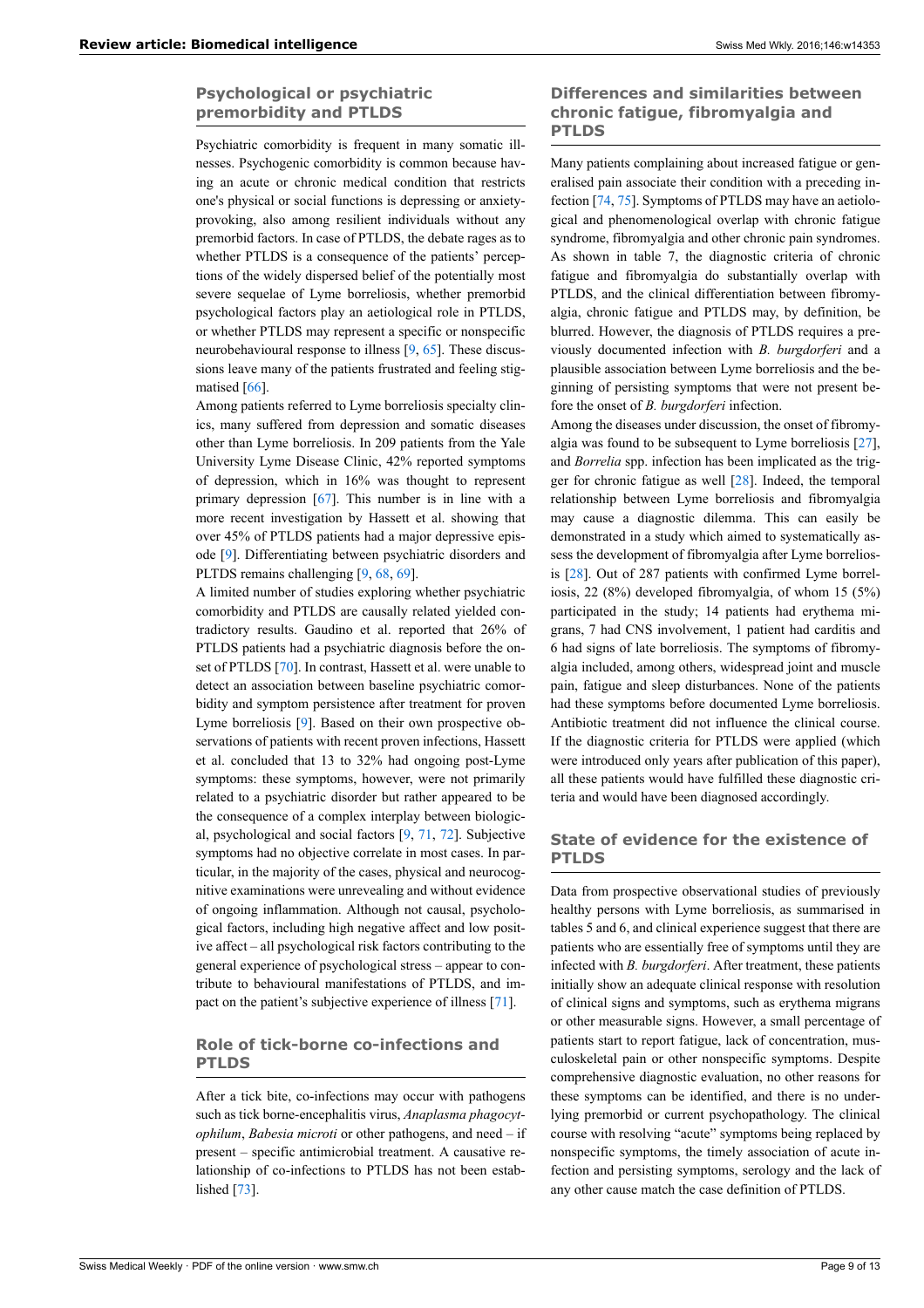Psychological factors have been suggested to play a role in the aetiology of PTLDS [[71\]](#page-11-39). Indeed, Solomon et al. described a clear association between previous psychological trauma and chronic physical symptoms, such as PTLDS [\[65](#page-11-33)]. This observation leads to the hypothesis that a predisposing psychological condition may facilitate the development of PTLDS. Regarding the persistence of symptoms, Hassett et al. showed that functional status and lower positive affect were predictive of persistence of symptoms [\[71](#page-11-39)]. Unexpectedly, the functional status after Lyme borreliosis was not related to the functional status at baseline, suggesting that the severity of symptoms does not predict their persistence. The observation that positive affect influences clinical outcome has been described for other diseases such as the common cold [[76\]](#page-12-15).

Whether PTLDS is pathophysiologically different from other post-infectious syndromes remains unclear [[77\]](#page-12-16). The aetiology notwithstanding, the clearly defined PTLDS, with an unambiguous clinical course and serology, is separate from post-Lyme sequelae with measurable or observable signs, such as persisting facial palsy, or other irreversible central or peripheral post-Lyme neural damage.

#### **"Post hoc ergo propter hoc"**

In our experience, the majority of patients with presumed post-Lyme symptoms do not fulfil the diagnostic criteria of PTLDS. This notion is supported by observations that more than half of patients recruited in randomised controlled trials of PTLDS had to be excluded because they failed to fulfil the diagnostic criteria [[31\]](#page-11-0). Apparently, many patients wrongly attributed their present symptoms to a possible infection in the distant past, or linked their symptoms to a positive serology ("cum hoc ergo propter hoc"). There is research focusing on psychological and societal circumstances, "the contaminated milieu phenomenon", as suggested earlier [\[78](#page-12-2)–[80\]](#page-12-17), meaning that unscientific societal

concepts or contexts of health and disease, errors in judgment by both clinicians and patients, the influence of misleading media reports, misinformation on the Internet, or self-serving support groups, bring patients to neglect any objective findings, such as lack of laboratory evidence for borrelial infection [\[81](#page-12-5)–[84\]](#page-12-18). Also, it has been noted that individuals in a society that spends more on healthcare are more likely to consider themselves as sick [[85\]](#page-12-19).

Furthermore, individual vulnerability may influence the course of disease, as there is a strong link between a history of psychological trauma and development of chronic physical symptoms [[65\]](#page-11-33). Indeed, psychiatric comorbidity was diagnosed in up to 48% of patients who consider themselves as having "chronic Lyme disease" [\[9\]](#page-10-1). Last but not least, misconceptions of some healthcare professionals contribute to iatropathogenesis of "chronic" Lyme borreliosis, by supporting unscientific views – often with substantial financial interests – about Lyme disease  $[86]$  $[86]$ .

#### **Treatment of PTLDS**

Many treatment modalities have been propagated; most of them with no or little scientific evidence – and no proven effect. Among these, neither long-term, "aggressive" highdose antibiotic combinations, cycling of different antibiotic regimens, nor hyperbaric oxygen, immunomodulators or psychotropic medication have been beneficial [[28,](#page-10-19) [71,](#page-11-39) [87,](#page-12-21) [88\]](#page-12-22), although medication for reducing pain or coexistent mood disorders may be tried.

In particular, there are no data suggesting that prolonged antibiotic retreatment after appropriate initial therapy of Lyme borreliosis has any benefit [\[55](#page-11-23)]. Claims for a "reappraisal" of the concept are scientifically not valid [[55,](#page-11-23) [89,](#page-12-23) [90](#page-12-24)]. In contrast, there are reports of deaths [\[91](#page-12-25), [92\]](#page-12-26) and substantial morbidity [\[93](#page-12-13)] associated with antibiotic therapy for unsubstantiated Lyme borreliosis. Finally, there is no evidence for specific treatment for PTLDS.

| Table 7: Definitions of chronic fatigue syndrome and fibromyalgia.                                                                                                                                                                                                                                                                                                                                                                                                                                                                                                                                                                                     |                                                                                                                                                                                                                                                                                                                                             |
|--------------------------------------------------------------------------------------------------------------------------------------------------------------------------------------------------------------------------------------------------------------------------------------------------------------------------------------------------------------------------------------------------------------------------------------------------------------------------------------------------------------------------------------------------------------------------------------------------------------------------------------------------------|---------------------------------------------------------------------------------------------------------------------------------------------------------------------------------------------------------------------------------------------------------------------------------------------------------------------------------------------|
| Case definition of CFS from US Centers for Disease Control and<br><b>Prevention [108]</b>                                                                                                                                                                                                                                                                                                                                                                                                                                                                                                                                                              | Fibromyalgia diagnostic criteria [108]                                                                                                                                                                                                                                                                                                      |
| Characterised by persistent or relapsing unexplained chronic fatigue                                                                                                                                                                                                                                                                                                                                                                                                                                                                                                                                                                                   | A patient fulfils the diagnostic criteria for fibromyalgia if the following 3 conditions are met:                                                                                                                                                                                                                                           |
| Fatique lasts for at least 6 months<br>• Fatique is of new or definite onset<br>Fatigue is not the result of an organic disease or of continuing exertion<br>٠<br>• Fatique is not alleviated by rest<br>• Fatigue results in a substantial reduction in previous occupational,<br>educational, social and personal activities<br>plus<br>Four or more of the following symptoms, concurrently present for 6 months:<br>٠<br>- impaired memory or concentration<br>- sore throat<br>- tender cervical or axillary lymph nodes<br>- muscle pain<br>- pain in several joints<br>$-$ new headaches<br>- unrefreshing sleep<br>- or malaise after exertion | • Widespread pain index (WPI) $\geq 7$ and symptom severity (SS) scale score $\geq 5$ or WPI<br>$3-6$ and SS scale score $\geq 9$<br>Symptoms (fatigue, waking unrefreshed, cognitive symptoms) have been present at<br>a similar level for at least 3 months<br>The patient does not have a disorder that would otherwise explain the pain |
| Exclusion criteria                                                                                                                                                                                                                                                                                                                                                                                                                                                                                                                                                                                                                                     | Exclusion criteria                                                                                                                                                                                                                                                                                                                          |
| • Medical condition explaining fatigue<br>Major depressive disorder (psychotic features) or bipolar disorder<br>Schizophrenia, dementia or delusional disorder<br>· Anorexia nervosa, bulimia nervosa<br>Alcohol or substance abuse<br>٠<br>• Severe obesity                                                                                                                                                                                                                                                                                                                                                                                           | Exclusion of all potentially relevant somatic diseases and psychiatric diseases                                                                                                                                                                                                                                                             |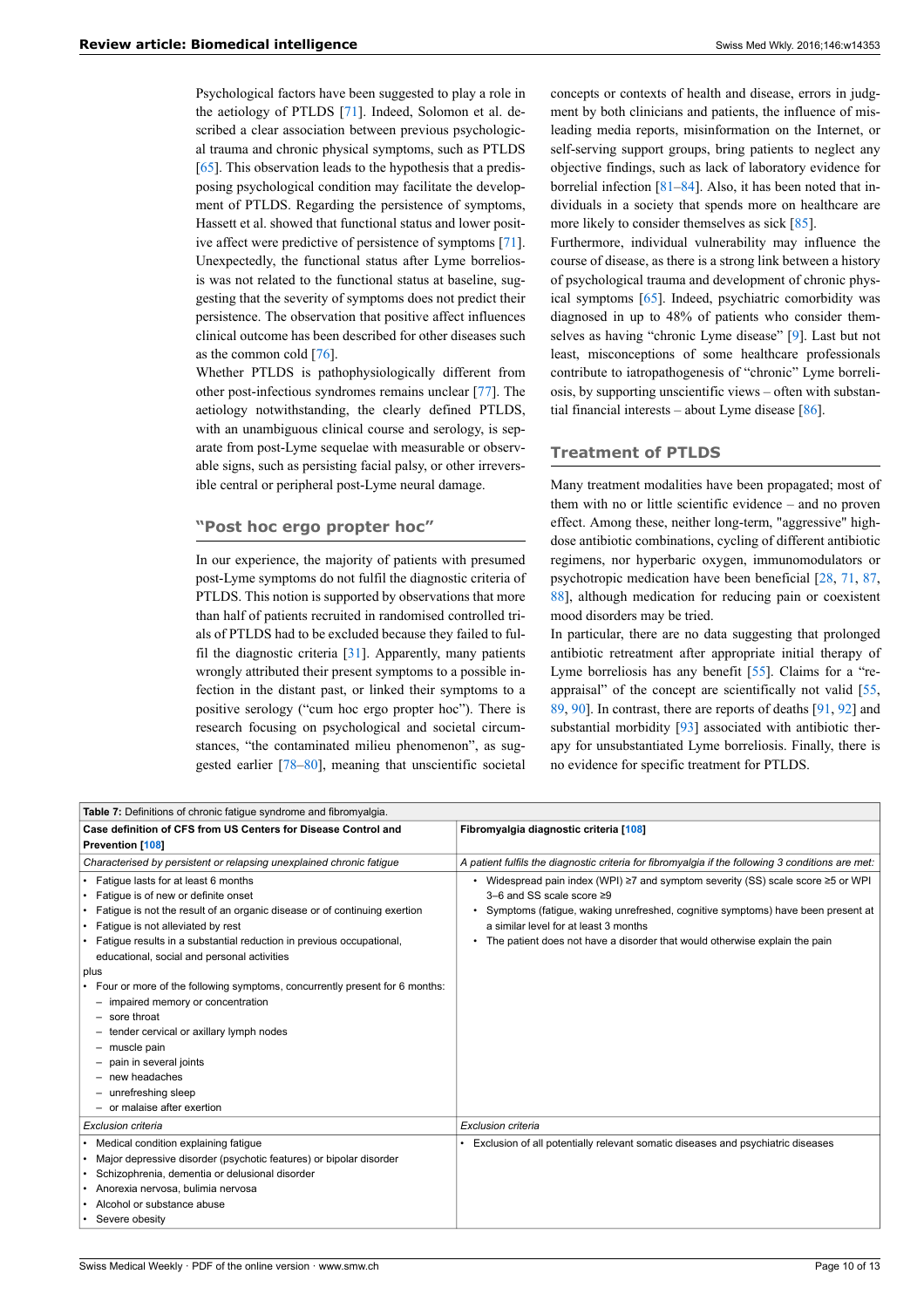<span id="page-10-14"></span><span id="page-10-2"></span><span id="page-10-1"></span>Given the substantial overlap of symptoms between chronic fatigue syndrome, fibromyalgia, chronic fatigue-like syndromes and PTLDS, and based on randomised controlled trials on patients with chronic fatigue-like symptoms, treatment recommendations for PTLDS mainly include nonpharmacological approaches: counselling, regular low-impact aerobic exercise programmes, and cognitive behavioural therapy [\[28](#page-10-19), [87\]](#page-12-21). A corresponding concept, ExPRESS (E stands for exercise; P stands for psychiatric comorbidity; R stands for regaining function with emphasis on realistic goals and regular activity; E stands for education; S for sleep; and the final S for stress and the need to manage and reduce it), has been introduced by Hassett and Gevirtz for the treatment of fibromyalgia, but might also be a promising approach for the treatment of PTLDS [[94\]](#page-12-14).

#### **Conclusions**

<span id="page-10-4"></span><span id="page-10-3"></span>The case definitions of PTLDS by the Swiss Society for Infectious Diseases, published in 2005, and by the Infectious Diseases Society of America, published in 2006, guide clinicians and health insureres in the evaluation and treatment of post-Lyme disease symptoms (table 1). We found no further data, particularly no prospective controlled studies on Lyme borreliosis, which may change these decadeold case definitions. For the diagnosis of PTLDS, a set of fact-based diagnostic criteria has to be fulfilled. Importantly, positive Lyme serology without previous defined clinical manifestations of Lyme borreliosis does not qualify for the diagnosis of PTLDS, given the high prevalence of asymptomatic seropositivity in populations living in endemic areas.

<span id="page-10-11"></span><span id="page-10-6"></span><span id="page-10-5"></span>**Disclosure statement:** No financial support and no other potential conflict of interest relevant to this article was reported.

*Correspondence: Professor Rainer Weber, MD, Division of Infectious Diseases and Hospital Epidemiology, University Hospital, CH-8091 Zurich, [Infweb\[at\]usz.uzh.ch](mailto:Infweb@usz.uzh.ch)*

#### <span id="page-10-12"></span><span id="page-10-0"></span>**References**

- 1 Asch ES, Bujak DI, Weiss M, Peterson MG, Weinstein A. Lyme disease: an infectious and postinfectious syndrome. J Rheumatol. 1994;21(3):454–61.
- <span id="page-10-15"></span><span id="page-10-7"></span>2 Shadick NA, Phillips CB, Logigian EL, Steere AC, Kaplan RF, Berardi VP, et al. The long-term clinical outcomes of Lyme disease. A population-based retrospective cohort study. Ann Intern Med. 1994;121(8):560–7.
- <span id="page-10-8"></span>3 Bujak DI, Weinstein A, Dornbush RL. Clinical and neurocognitive features of the post Lyme syndrome. J Rheumatol. 1996;23(8):1392–7.
- <span id="page-10-16"></span>4 Dattwyler RJ, Luft BJ, Kunkel MJ, Finkel MF, Wormser GP, Rush TJ, et al. Ceftriaxone compared with doxycycline for the treatment of acute disseminated Lyme disease. N Engl J Med. 1997;337(5):289–95.
- <span id="page-10-10"></span><span id="page-10-9"></span>5 Shadick NA, Phillips CB, Sangha O, Logigian EL, Kaplan RF, Wright EA, et al. Musculoskeletal and neurologic outcomes in patients with previously treated Lyme disease. Ann Intern Med. 1999;131(12):919-26.
- <span id="page-10-18"></span><span id="page-10-13"></span>6 Seltzer EG, Gerber MA, Cartter ML, Freudigman K, Shapiro ED. Long-term outcomes of persons with Lyme disease. JAMA. 2000;283(5):609–16.
- <span id="page-10-19"></span><span id="page-10-17"></span>7 Smith RP, Schoen RT, Rahn DW, Sikand VK, Nowakowski J, Parenti DL, et al. Clinical characteristics and treatment outcome of early Lyme

disease in patients with microbiologically confirmed erythema migrans. Ann Intern Med. 2002;136(6):421–8.

- 8 Wormser GP, Ramanathan R, Nowakowski J, McKenna D, Holmgren D, Visintainer P, et al. Duration of antibiotic therapy for early Lyme disease. A randomized, double-blind, placebo-controlled trial. Ann Intern Med. 2003;138(9):697-704.
- 9 Hassett AL, Radvanski DC, Buyske S, Savage SV, Sigal LH. Psychiatric comorbidity and other psychological factors in patients with "chronic Lyme disease". Am J Med. 2009;122(9):843–50.
- 10 Evison J, Aebi C, Francioli P, Péter O, Bassetti S, Gervaix A, Zimmerli S, Weber R. Abklärung und Therapie der Lyme-Borreliose bei Erwachsenen und Kindern. Teil 1. Schweiz Arzteztg. 2005;86.
- 11 Evison J, Aebi C, Francioli P, Péter O, Bassetti S, Gervaix A, Zimmerli S, Weber R. Abklärung und Therapie der Lyme-Borreliose bei Erwachsenen und Kindern. Teil 2. Schweiz Arzteztg. 2005;86:2375–84.
- 12 Evison J Aebi C, Francioli P, Péter O, Bassetti S, Gervaix A, Zimmerli S, Weber R. Abklärung und Therapie der Lyme-Borreliose bei Erwachsenen und Kindern. Teil 3. Schweiz Arzteztg. 2005;86:2422–8.
- 13 Evison J, Aebi C, Francioli P, Peter O, Bassetti S, Gervaix A, et al. Lyme disease Part I: epidemiology and diagnosis. Rev Med Suisse. 2006;2(60):919–24.
- 14 Evison J, Aebi C, Francioli P, Peter O, Bassetti S, Gervaix A, et al. Lyme disease Part 2: clinic and treatment. Rev Med Suisse. 2006;2(60):925–34.
- 15 Evison J, Aebi C, Francioli P, Peter O, Bassetti S, Gervaix A, et al. Lyme disease Part 3: prevention, pregnancy, immunodeficient state, post-Lyme disease syndrome. Rev Med Suisse. 2006;2(60):935–40.
- 16 Wormser GP, Dattwyler RJ, Shapiro ED, Halperin JJ, Steere AC, Klempner MS, et al. The clinical assessment, treatment, and prevention of lyme disease, human granulocytic anaplasmosis, and babesiosis: clinical practice guidelines by the Infectious Diseases Society of America. Clin Infect Dis. 2006;43(9):1089–134.
- 17 Grann D. Stalking Dr. Steere Over Lyme Disease. The New York Times [Internet]. 2001 20.03.2014. Available from: [http://www.nytimes.com/](http://www.nytimes.com/2001/06/17/magazine/17LYMEDISEASE.html) [2001/06/17/magazine/17LYMEDISEASE.html](http://www.nytimes.com/2001/06/17/magazine/17LYMEDISEASE.html).
- 18 Stanek G, Fingerle V, Hunfeld KP, Jaulhac B, Kaiser R, Krause A, et al. Lyme borreliosis: clinical case definitions for diagnosis and management in Europe. Clinical microbiology and infection: the official publication of the European Society of Clinical Microbiology and Infectious Diseases. 2011;17(1):69–79.
- 19 Mygland A, Ljostad U, Fingerle V, Rupprecht T, Schmutzhard E, Steiner I. EFNS guidelines on the diagnosis and management of European Lyme neuroborreliosis. Eur J Neurol. 2010;17(1):8–16, e1–4.
- 20 Ljostad U, Mygland A. Remaining complaints 1 year after treatment for acute Lyme neuroborreliosis; frequency, pattern and risk factors. Eur J Neurol. 2010;17(1):118–23.
- 21 British Infection Association. The epidemiology, prevention, investigation and treatment of Lyme borreliosis in United Kingdom patients: a position statement by the British Infection Association. J Infect. 2011;62(5):329–38.
- 22 Feder HM, Jr., Johnson BJ, O'Connell S, Shapiro ED, Steere AC, Wormser GP, et al. A critical appraisal of "chronic Lyme disease". N Engl J Med. 2007;357(14):1422–30. Corrected in: N Engl J Med. 2008 Mar 6:358(10):1084
- 23 Stanek G, Wormser GP, Gray J, Strle F. Lyme borreliosis. Lancet. 2012;379(9814):461–73.
- 24 Stanek G, Strle F. Lyme borreliosis: a European perspective on diagnosis and clinical management. Curr Opin Infect Dis. 2009;22(5):450–4.
- 25 Stanek G, O'Connell S, Cimmino M, Aberer E, Kristoferitsch W, Granstrom M, et al. European Union Concerted Action on Risk Assessment in Lyme Borreliosis: clinical case definitions for Lyme borreliosis. Wien Klin Wochenschr. 1996;108(23):741–7.
- 26 Strle K, Stupica D, Drouin EE, Steere AC, Strle F. Elevated levels of IL-23 in a subset of patients with post-lyme disease symptoms following erythema migrans. Clin Infect Dis. 2014;58(3):372–80.
- 27 Sigal LH. Summary of the first 100 patients seen at a Lyme disease referral center. Am J Med. 1990;88(6):577–81.
- 28 Dinerman H, Steere AC. Lyme disease associated with fibromyalgia. Ann Intern Med. 1992;117(4):281–5.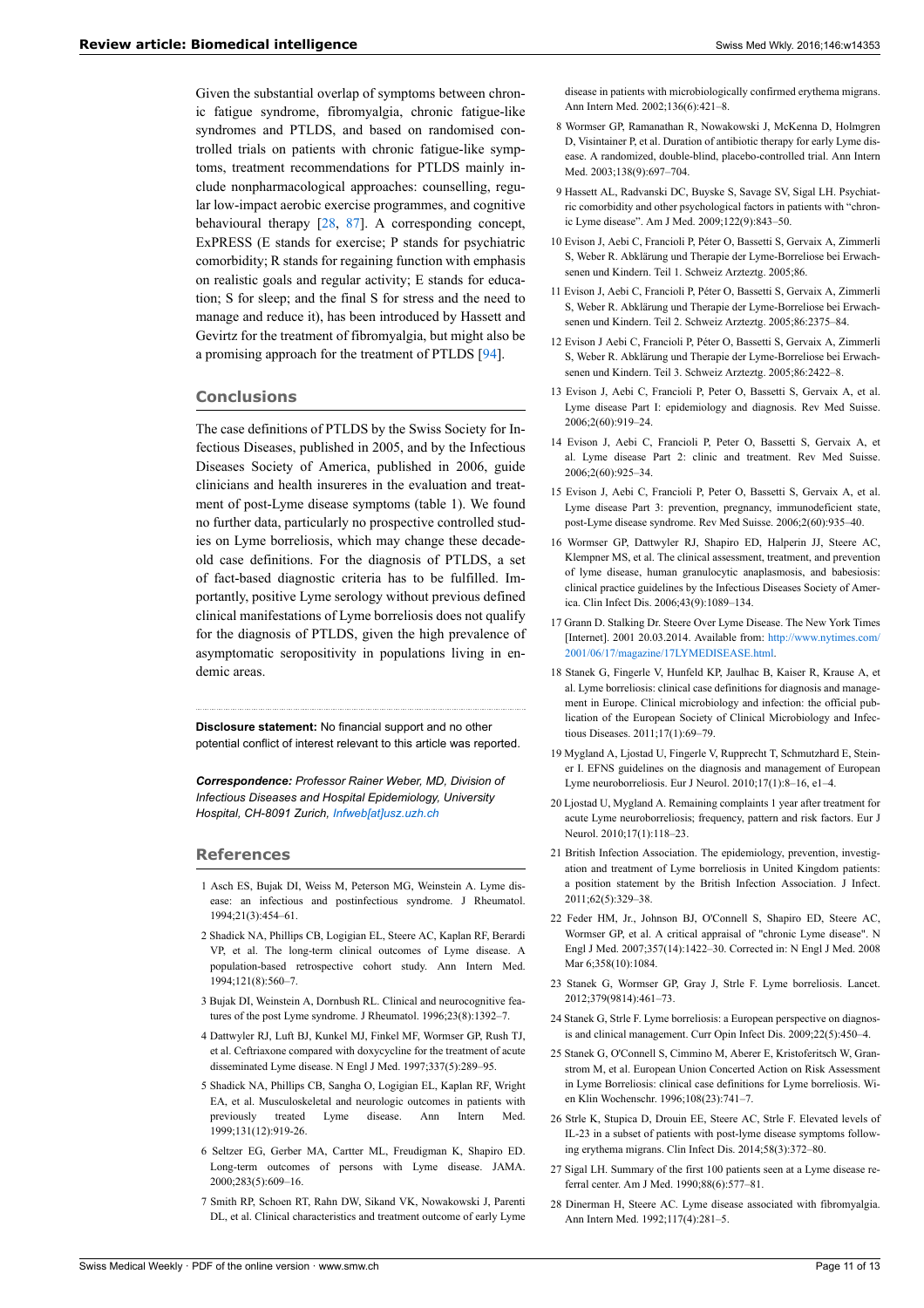- <span id="page-11-19"></span>29 Klempner MS, Hu LT, Evans J, Schmid CH, Johnson GM, Trevino RP, et al. Two controlled trials of antibiotic treatment in patients with persistent symptoms and a history of Lyme disease. N Engl J Med. 2001;345(2):85–92.
- <span id="page-11-25"></span><span id="page-11-21"></span><span id="page-11-20"></span>30 Krupp LB, Hyman LG, Grimson R, Coyle PK, Melville P, Ahnn S, et al. Study and treatment of post Lyme disease (STOP-LD): a randomized double masked clinical trial. Neurology. 2003;60(12):1923–30.
- <span id="page-11-22"></span><span id="page-11-0"></span>31 Fallon BA, Keilp JG, Corbera KM, Petkova E, Britton CB, Dwyer E, et al. A randomized, placebo-controlled trial of repeated IV antibiotic therapy for Lyme encephalopathy. Neurology. 2008;70(13):992–1003.
- <span id="page-11-23"></span><span id="page-11-1"></span>32 Cerar D, Cerar T, Ruzic-Sabljic E, Wormser GP, Strle F. Subjective symptoms after treatment of early Lyme disease. Am J Med. 2010;123(1):79–86.
- <span id="page-11-26"></span><span id="page-11-3"></span>33 Stupica D, Lusa L, Ruzic-Sabljic E, Cerar T, Strle F. Treatment of erythema migrans with doxycycline for 10 days versus 15 days. Clin Infect Dis. 2012;55(3):343–50.
- <span id="page-11-24"></span><span id="page-11-2"></span>34 Skogman BH, Croner S, Nordwall M, Eknefelt M, Ernerudh J, Forsberg P. Lyme neuroborreliosis in children: a prospective study of clinical features, prognosis, and outcome. Pediatr Infect Dis J. 2008;27(12):1089–94.
- <span id="page-11-27"></span><span id="page-11-4"></span>35 Pachner AR, Steiner I. Lyme neuroborreliosis: infection, immunity, and inflammation. Lancet Neurol. 2007;6(6):544–52.
- <span id="page-11-5"></span>36 Ljostad U, Skogvoll E, Eikeland R, Midgard R, Skarpaas T, Berg A, et al. Oral doxycycline versus intravenous ceftriaxone for European Lyme neuroborreliosis: a multicentre, non-inferiority, double-blind, randomised trial. Lancet Neurol. 2008;7(8):690–5.
- <span id="page-11-28"></span><span id="page-11-6"></span>37 Benke T, Gasse T, Hittmair-Delazer M, Schmutzhard E. Lyme encephalopathy: long-term neuropsychological deficits years after acute neuroborreliosis. Acta Neurol Scand. 1995;91(5):353–7.
- <span id="page-11-30"></span><span id="page-11-29"></span><span id="page-11-7"></span>38 Dersch R, Freitag MH, Schmidt S, Sommer H, Rauer S, Meerpohl JJ. Efficacy and safety of pharmacological treatments for acute Lyme neuroborreliosis – a systematic review. Eur J Neurol. 2015;22(9):1249–59.
- <span id="page-11-8"></span>39 Steere AC, Schoen RT, Taylor E. The clinical evolution of Lyme arthritis. Ann Intern Me. 1987;107(5):725–31.
- <span id="page-11-31"></span><span id="page-11-9"></span>40 Herzer P. Rheumatic manifestations in Lyme borreliosis. Clin Dermatol. 1993;11(3):401–6.
- <span id="page-11-32"></span>41 Herzer P. Joint manifestations of Lyme borreliosis in Europe. Scand J Infect Dis Suppl. 1991;77:55–63.
- <span id="page-11-10"></span>42 Herzer P. Lyme arthritis in Europe: comparisons with reports from North America. Ann Rheum Dis. 1988;47(9):789–90.
- <span id="page-11-33"></span><span id="page-11-11"></span>43 Huppertz HI, Bohme M, Standaert SM, Karch H, Plotkin SA. Incidence of Lyme borreliosis in the Wurzburg region of Germany. Eur J Clin Microbiol Infect Dis. 1999;18(10):697–703.
- <span id="page-11-35"></span><span id="page-11-34"></span><span id="page-11-12"></span>44 Wilking H, Fingerle V, Klier C, Thamm M, Stark K. Antibodies against Borrelia burgdorferi sensu lato among Adults, Germany, 2008-2011. Emerg Infect Dis. 2015;21(1):107–10.
- <span id="page-11-36"></span><span id="page-11-13"></span>45 Steere AC, Malawista SE, Snydman DR, Shope RE, Andiman WA, Ross MR, et al. An epidemic of oligoarticular arthritis in children and adults in three Connecticut communities. Arthritis Rheum. 1977;20(1):7–17.
- <span id="page-11-37"></span><span id="page-11-14"></span>46 Steere AC, Angelis SM. Therapy for Lyme arthritis: strategies for the treatment of antibiotic-refractory arthritis. Arthritis Rheum. 2006;54(10):3079–86.
- <span id="page-11-38"></span><span id="page-11-15"></span>47 Drouin EE, Seward RJ, Strle K, McHugh G, Katchar K, Londono D, et al. A novel human autoantigen, endothelial cell growth factor, is a target of T and B cell responses in patients with Lyme disease. Arthritis Rheum. 2013;65(1):186–96.
- <span id="page-11-39"></span><span id="page-11-16"></span>48 Centers for Disease Control and Prevention. Three sudden cardiac deaths associated with Lyme carditis – United States, November 2012–July 2013. MMWR Morb Mortal Wkly Rep. 2013;62(49):993–6.
- <span id="page-11-40"></span><span id="page-11-17"></span>49 Zajkowska J, Czupryna P, Pancewicz SA, Kondrusik M, Moniuszko A. Acrodermatitis chronica atrophicans. The Lancet Infect Dis. 2011;11(10):800.
- <span id="page-11-41"></span><span id="page-11-18"></span>50 Weitzner E, McKenna D, Nowakowski J, Scavarda C, Dornbush R, Bittker S, et al. Long-term Assessment of Post-Treatment Symptoms in Patients With Culture-Confirmed Early Lyme Disease. Clin Infect Dis. 2015;61(12):1800–6.
- 51 Dersch R, Sommer H, Rauer S, Meerpohl JJ. Prevalence and spectrum of residual symptoms in Lyme neuroborreliosis after pharmacological treatment: a systematic review. J Neurol. 2016;263(1):17–24.
- 52 Edlow JA. Bull's Eye: Unraveling the Medical Mystery of Lyme Disease Yale University Press; 2004.
- 53 Halperin JJ. Nervous system Lyme disease. Handb Clin Neurol. 2014;121:1473–83.
- 54 Halperin JJ. Lyme disease: neurology, neurobiology, and behavior. Clin Infect Dis. 2014;58(9):1267–72.
- 55 Klempner MS, Baker PJ, Shapiro ED, Marques A, Dattwyler RJ, Halperin JJ, et al. Treatment trials for post-Lyme disease symptoms revisited. Am J Med. 2013;126(8):665–9.
- 56 Berende A, ter Hofstede HJ, Donders AR, van Middendorp H, Kessels RP, Adang EM, et al. Persistent Lyme Empiric Antibiotic Study Europe (PLEASE)-design of a randomized controlled trial of prolonged antibiotic treatment in patients with persistent symptoms attributed to Lyme borreliosis. BMC Infect Dis. 2014;14:543.
- 57 Berende A, ter Hofstede HJ, Vos FJ, van Middendorp H, Vogelaar ML, Tromp M, et al. Randomized Trial of Longer-Term Therapy for Symptoms Attributed to Lyme Disease. N Engl J Med. 2016;374(13):1209–20.
- 58 Cameron DJ. Insufficient evidence to deny antibiotic treatment to chronic Lyme disease patients. Med Hypotheses. 2009;72(6):688–91.
- 59 Cameron DJ. Clinical trials validate the severity of persistent Lyme disease symptoms. Med Hypotheses. 2009;72(2):153–6.
- 60 Lantos PM, Shapiro ED, Auwaerter PG, Baker PJ, Halperin JJ, McSweegan E, et al. Unorthodox alternative therapies marketed to treat lyme disease. Clin Infect Dis. 2015;60(12):1776–82.
- 61 Parvu M, Parvu V. Statistical issues when searching for predictors of post-Lyme disease symptoms. Clin Infect Dis. 2014;58(8):1199–200.
- 62 Tang KS, Klempner MS, Wormser GP, Marques AR, Alaedini A. Association of Immune Response to Endothelial Cell Growth Factor With Early Disseminated and Late Manifestations of Lyme Disease but Not Posttreatment Lyme Disease Syndrome. Clin Infect Dis. 2015;61(11):1703–6.
- 63 Aucott JN. Posttreatment Lyme disease syndrome. Infect Dis Clin North Am. 2015;29(2):309–23.
- 64 Batheja S, Nields JA, Landa A, Fallon BA. Post-treatment lyme syndrome and central sensitization. J Neuropsychiatry Clin Neurosci. 2013;25(3):176–86.
- 65 Solomon SP, Hilton E, Weinschel BS, Pollack S, Grolnick E. Psychological factors in the prediction of Lyme disease course. Arthritis Care Res. 1998;11(5):419–26.
- 66 Morgenstern RG. Chronic Lyme disease: it's not all in our heads. Environ Health Perspect. 2003;111(2):A77; author reply A.
- 67 Reid MC, Schoen RT, Evans J, Rosenberg JC, Horwitz RI. The consequences of overdiagnosis and overtreatment of Lyme disease: an observational study. Ann Intern Med. 1998;128(5):354–62.
- 68 Kaplan RF, Jones-Woodward L, Workman K, Steere AC, Logigian EL, Meadows ME. Neuropsychological deficits in Lyme disease patients with and without other evidence of central nervous system pathology. Applied Neuropsychol. 1999;6(1):3–11.
- 69 Barr WB, Rastogi R, Ravdin L, Hilton E. Relations among indexes of memory disturbance and depression in patients with Lyme borreliosis. Applied Neuropsychol. 1999;6(1):12–8.
- 70 Gaudino EA, Coyle PK, Krupp LB. Post-Lyme syndrome and chronic fatigue syndrome. Neuropsychiatric similarities and differences. Arch Neurol. 1997;54(11):1372–6.
- 71 Hassett A, Sigal LH. The Psychology of "Post-Lyme Disease Syndrome" and "Not Lyme". In: Halperin JJ, editor. Lyme disease: An Evidence-based Approach: CAB International 2011;2011:p.232–47.
- 72 Hassett AL, Radvanski DC, Buyske S, Savage SV, Gara M, Escobar JI, et al. Role of psychiatric comorbidity in chronic Lyme disease. Arthritis and rheumatism. 2008;59(12):1742–9.
- 73 Lantos PM, Wormser GP. Chronic coinfections in patients diagnosed with chronic Lyme disease: a systematic review. Am J Med. 2014;127(11):1105–10.